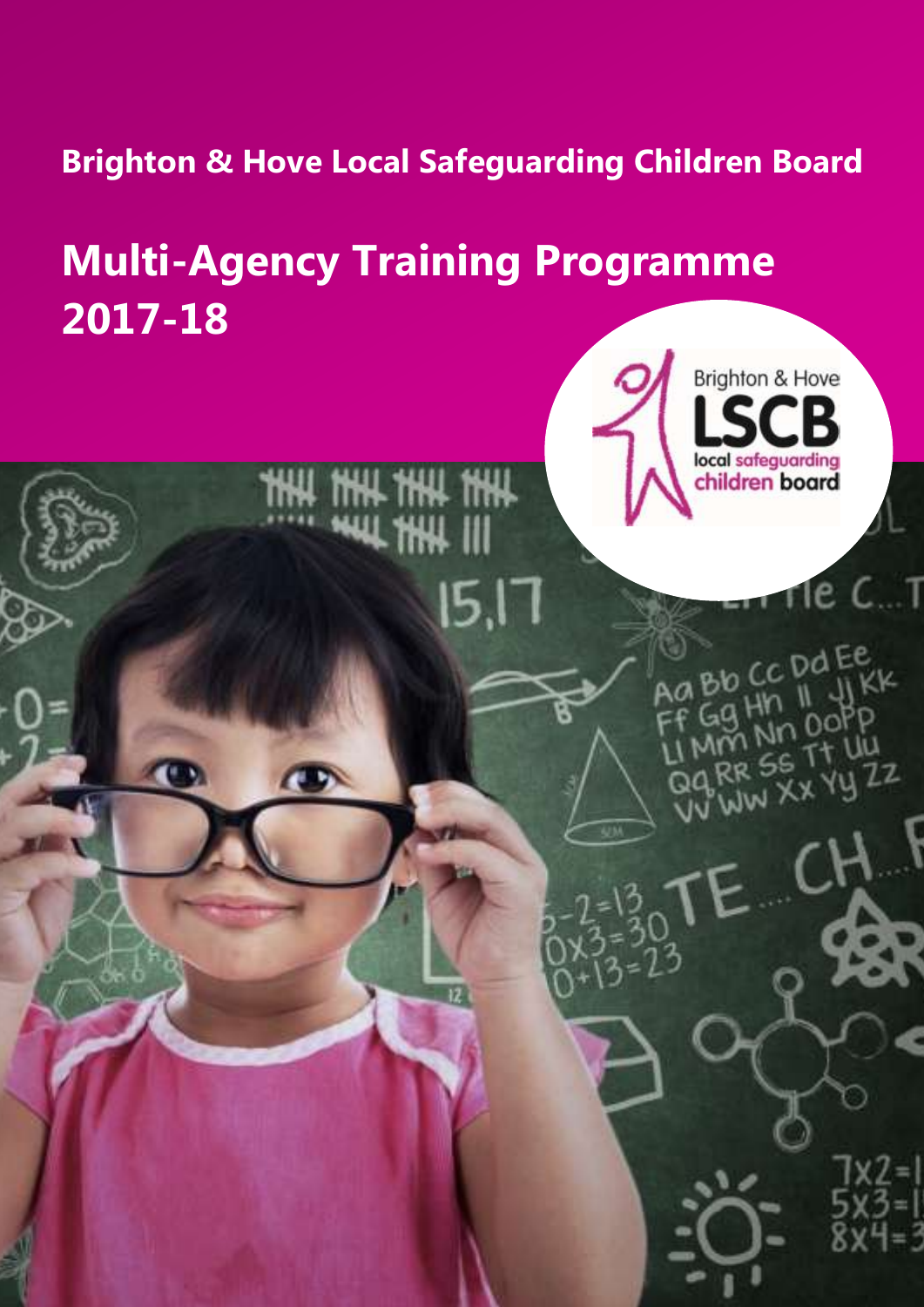### **Brighton & Hove LSCB Multi Agency Training Programme 2017-18**

Brighton & Hove Local Safeguarding Children Board provides multi-agency training & development for staff to help them safeguard and promote the welfare of children and young people. LSCB training supplements the single agency training provided by your organisation.

The purpose of multi-agency training is to help practitioners:

- Work together effectively with colleagues across organisations
- Share knowledge & expertise
- Understand each others' roles and responsibilities
- Understand how different agencies operate
- Know what services are available locally for children & families
- Recognise the value of multi-disciplinary working in safeguarding & promoting the welfare of children.
- Consider and hear the voice of the service users they work with.

If you are looking for an introduction to safeguarding we recommend that you complete **the three core courses**, under the title of Working Together to Safeguard Children. For more experienced practitioners we have a range of more specialised courses focusing on different areas of concern from domestic abuse, to child sexual exploitation, disguised compliance and mental health.

Training is **free** for Children's Services staff, school staff, foster carers, Community & Voluntary groups, statutory health organisations, Police and probation and all early years (including private early years) who are working in Brighton & Hove.

Private organisations, independent schools and colleges, also those working outside of Brighton & Hove – £120 per person. A £50 late cancellation fee applies to all bookings

Book our courses through the Brighton & [Hove Learning Gateway](https://learning.brighton-hove.gov.uk/cpd/portal.asp) at [learning.brighton-hove.gov.uk](https://learning.brighton-hove.gov.uk/cpd/portal.asp?ccid=17) 

Council staff can use their network log-on through Internet Explorer. Staff from other partner agencies within the community & voluntary sector can quickly create an account. For support or enquiries about using the gateway please call 01273 291460 or email [learning@brighton-hove.gov.uk](mailto:learning@brighton-hove.gov.uk)

For more information please see our website: [www.brightonandhovelscb.org.uk/prof\\_training](http://www.brightonandhovelscb.org.uk/prof_training)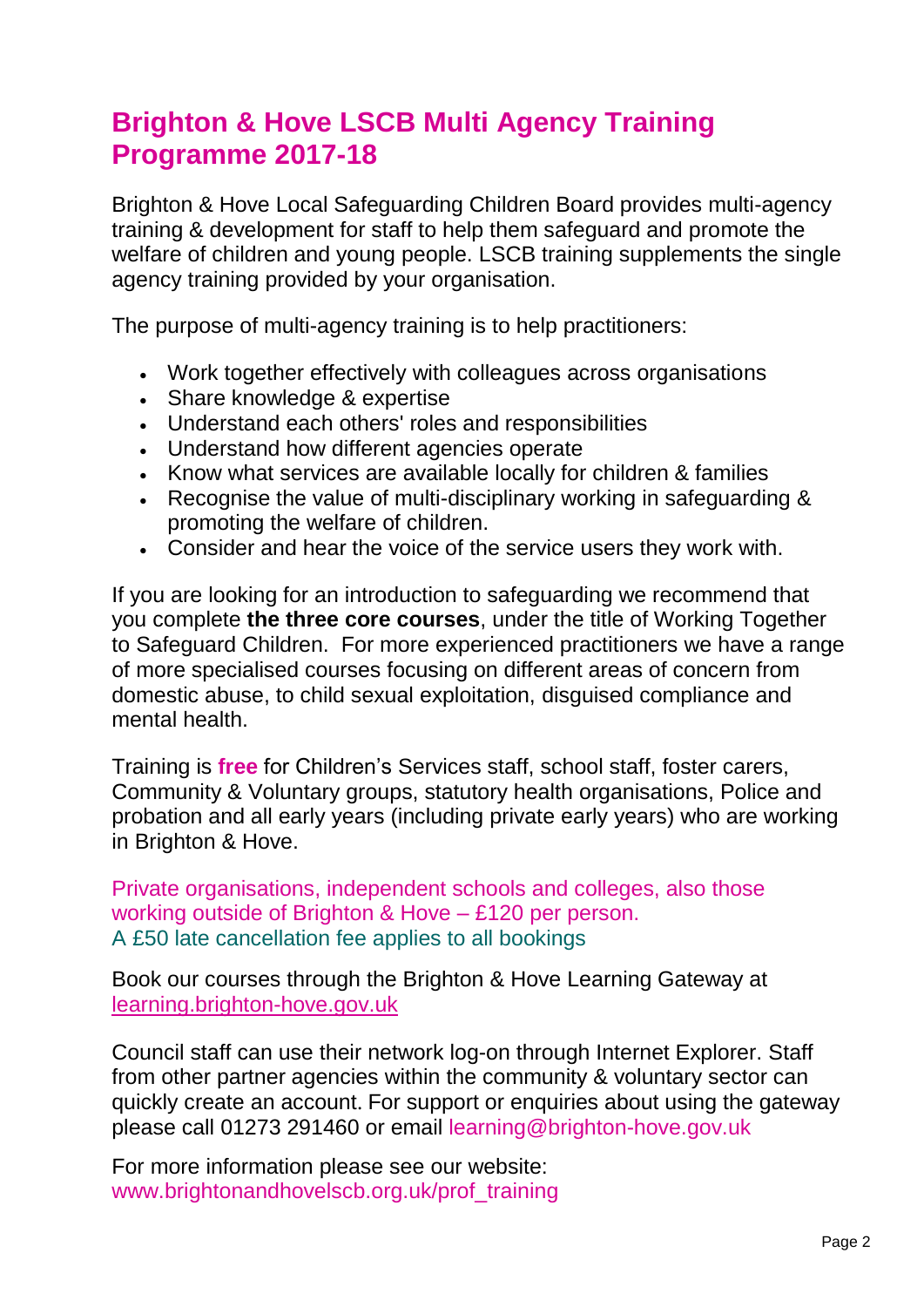All of our face to face training is multi agency and a mix of organisations is the priority. Therefore we do not allocate places on a first come first served basis, and there may need to be a selection process to obtain an appropriate combination of agencies. The number of places

available for each session will vary according to the course and venue.

All Brighton & Hove LSCB training programmes are informed by local or national developments, including findings and observations from single and multi-agency audits, regulatory inspections and Serious Case and Learning Reviews. There is also consideration to local needs and specific evaluations and feedback from people who use the City's services.

The Brighton & Hove LSCB organises a series of **lunchtime seminars** in response to recent issues and developments at a national and local level. For example, topics have included: Learning Lessons from Serious Case Review (SCRs). These are multi-agency leaning opportunities. These are open to any practitioner. Lunchtime seminars will also give staff the opportunity to learn about and discuss new policies, procedures, practice guidance and audit findings in a Multi-agency setting.

To stay informed about these sign up to our newsletter [here,](http://www.brightonandhovelscb.org.uk/register_updates.html) or email us at [LSCB@Brighton-Hove.gov.uk](mailto:LSCB@Brighton-Hove.gov.uk) or follow us on Twitter [@LSCB\\_Brighton.](https://twitter.com/LSCB_Brighton)

Great to hear different points of view & a mix of professional's experiences

**Evaluation** and **feedback,** is integral to the continuing development of the LSCB training programme, and we will ask you to comment on the course & content at the end of the day. We also suggest that you reflect on how this learning effect's your practice during supervision with your manager, and we will contact you around three months after the course with a short online survey to assess how you have been able to put the training into action. You may also be contacted to request a quick telephone consultation, or to become part of a focus group, and your cooperation with this is truly valued.

I enjoyed meeting with other professionals, and now have a better understanding of their roles & the interaction between agencies

If you have any questions, or would like to suggest future LSCB learning and development opportunities, please contact the LSCB Learning & Development Officer, Dave Hunt on 01273 295993 or email [david.hunt@brighton-hove.gov.uk](mailto:david.hunt@brighton-hove.gov.uk)

Friendly delivery & atmosphere, so easy to explore different ideas and get to know people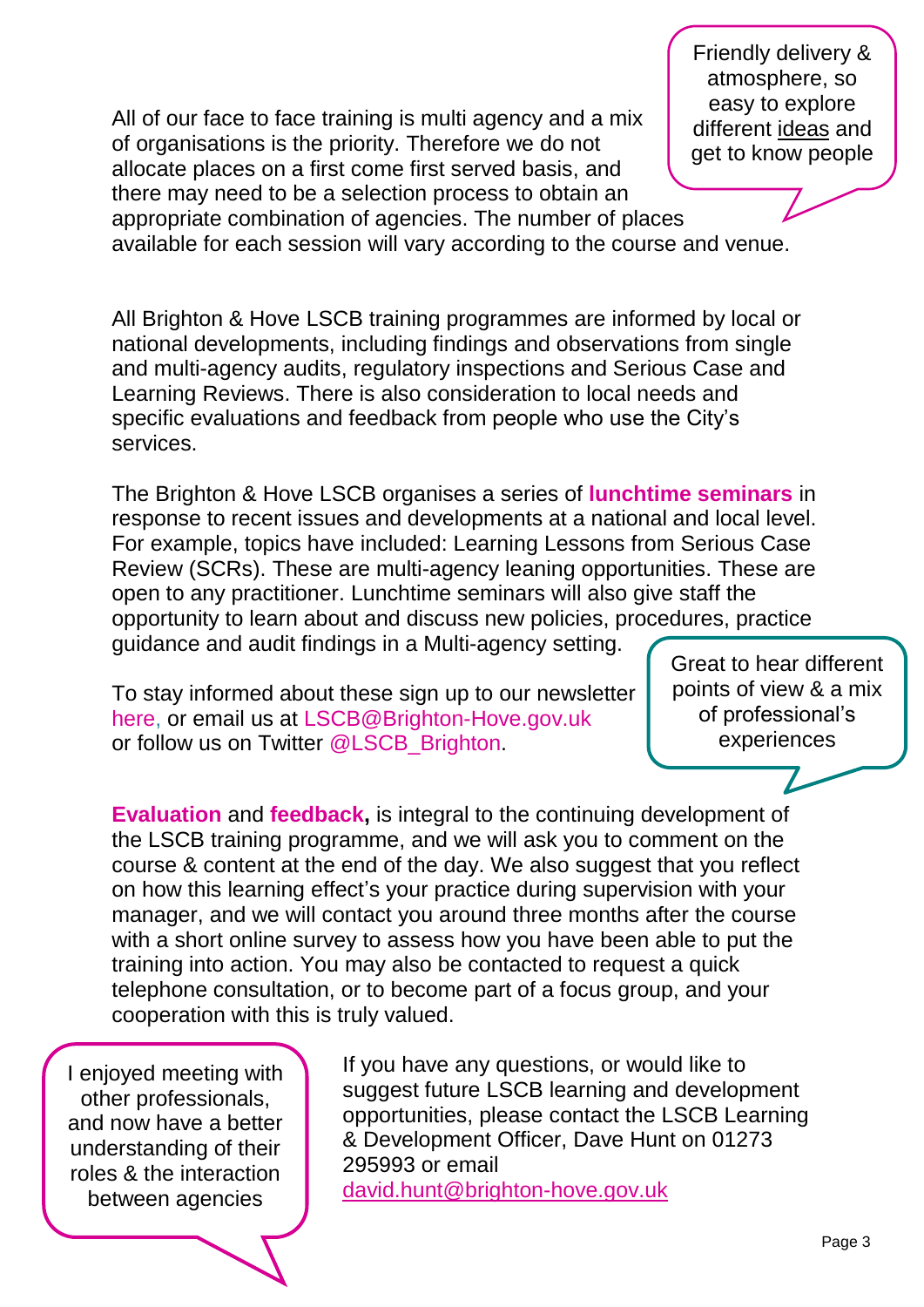

Brighton & Hove LSCB brings together local agencies that have a shared responsibility for promoting well-being and keeping children in Brighton & Hove safe. It agrees how these different agencies and professional groups should cooperate to safeguard children and has a role in making sure that arrangements work effectively to bring about good outcomes for children.

Brighton & Hove's LSCB has an independent chair: Graham Bartlett, and membership consists of senior representatives from statutory and voluntary sector agencies in accordance with Working Together 2015

# **Your LSCB's Values:**



All children should be safe from abuse and neglect

We prioritise the safety of children over everything else we do



We are committed to the changing needs of all children in Brighton & Hove, particularly those who are vulnerable to risk

We collaborate with agencies and challenge them in a shared responsibility to safeguard children



We are dedicated to early help



# **Safeguarding is everybody's responsibility**

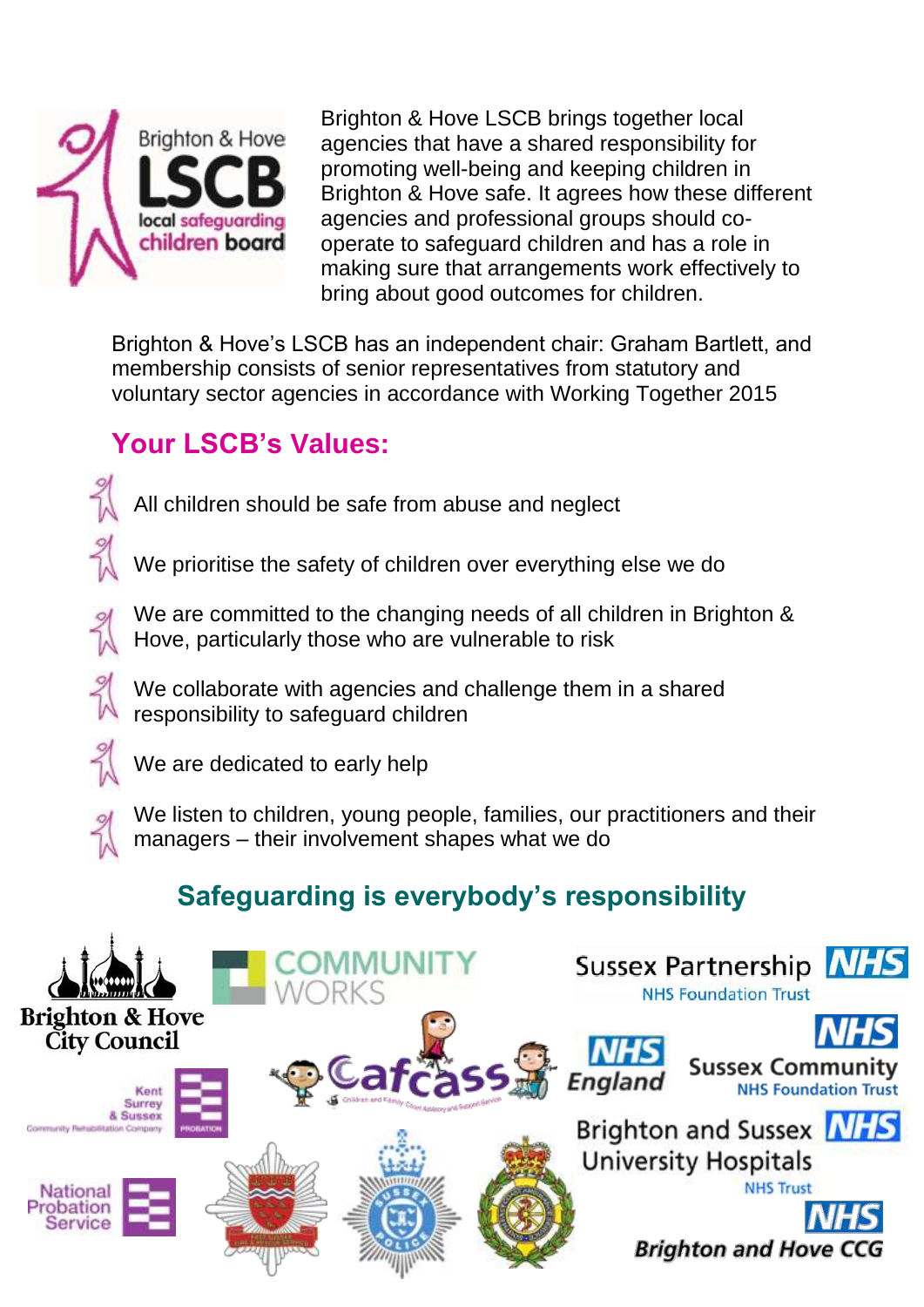# **Our Training Mission Statement**

Our full Training & Development Strategy can be read on our [website](http://www.brightonandhovelscb.org.uk/prof_training.html)

Our mission is to provide high quality, up-to-date training on safeguarding. This training will enable frontline practitioners working with children and families living in Brighton & Hove to keep safeguarding and promoting the welfare of children at the centre of their work.

Our multi-agency training enables staff and volunteers to work effectively across boundaries and organisation. This takes into account the individual rights of both participants and the children and families served with regards to race, culture, gender, experience of disability, language, sexuality and sexual orientation.

Brighton & Hove Local Safeguarding Children Board's Training Programme is based upon the following principles that will underpin all training events:



 $\mathcal A$  All training is child focussed ensuring the voice of the child and the **A** child's welfare remains paramount.

Training is delivered by trainers who are experts in safeguarding, **A** child protection and promoting welfare.



Training is informed by current evidence based research, lessons from serious case reviews, child deaths, practice developments and national and local policy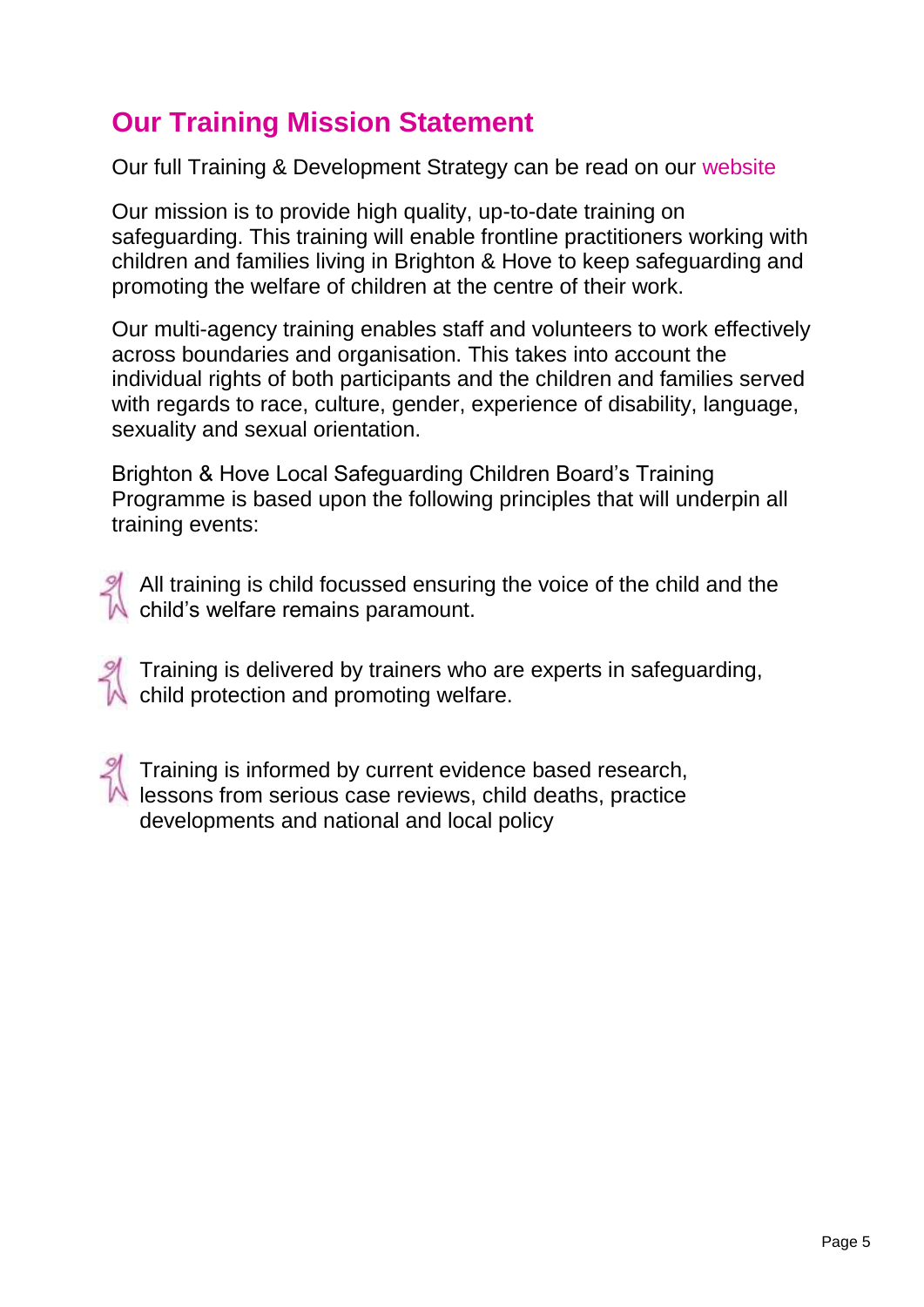# **Brighton & Hove LSCB Training Courses**

| Working Together in Child Protection: 1 - Developing a Core Understanding                                                                                        | Page 7            |
|------------------------------------------------------------------------------------------------------------------------------------------------------------------|-------------------|
| Working Together in Child Protection: 2 - Assessment, Referral & Investigation                                                                                   | Page 8            |
| Working Together in Child Protection: 3 - Conference and Core Groups                                                                                             | Page 9            |
| Domestic Violence & Abuse: The Impact on Children & Young People                                                                                                 | Page 10           |
| <b>Substance Misuse &amp; Parenting Capacity</b>                                                                                                                 | Page 11           |
| Working with Parent's with a Learning Disability                                                                                                                 | Page 12           |
| Mental Health & Children's Services Working Together with Families                                                                                               | Page 13           |
| Multi-agency Public Protection Arrangements (MAPPA) Workshop                                                                                                     | Page 14           |
| Child Sexual Exploitation Day 1: Preventing & Disrupting the Sexual Exploitation of<br><b>Children &amp; Young People</b>                                        | Page 15           |
| Child Sexual Exploitation Day 2: Working with Young People at Risk                                                                                               | Page 16           |
| Safeguarding Children with Disabilities                                                                                                                          | Page 17           |
| "Hidden" Children & Young People - Working with Invisible Families. (Privately Fostered,<br>Home Educated, Traveller Families, Migrant Families, Modern Slavery) | Page 18           |
| Dealing with Child Sexual Abuse                                                                                                                                  | Page 19           |
| Children & Young People Who Display Harmful Sexual Behaviours                                                                                                    | Page 20           |
| Enabling and Supporting Compliance: Working with Disguised Compliance and Forceful<br><b>Counter Argument in Safeguarding</b>                                    | Page 21           |
| <b>Child Neglect Training</b>                                                                                                                                    | Page 22           |
| The Child's World: Reflections in Practice                                                                                                                       | Page 23           |
| Safeguarding in a Digital Age                                                                                                                                    | Page 24           |
| Serious Case Review Seminars/Briefings - Implications for practice                                                                                               | Page 25           |
| Harmful Behaviour Workshops: Honour Based Violence, Forced Marriage & Female<br><b>Genital Mutilation</b>                                                        | Page 26/27        |
| Safeguarding Practice updates/refreshers (under consultation)<br>(With East & West Sussex)                                                                       | Page 28           |
| New Courses (under construction)                                                                                                                                 | Page 29           |
| <b>Our Trainers</b>                                                                                                                                              | Page 30           |
| Other sources of Safeguarding Training in Brighton & Hove                                                                                                        | Page 31<br>Page 6 |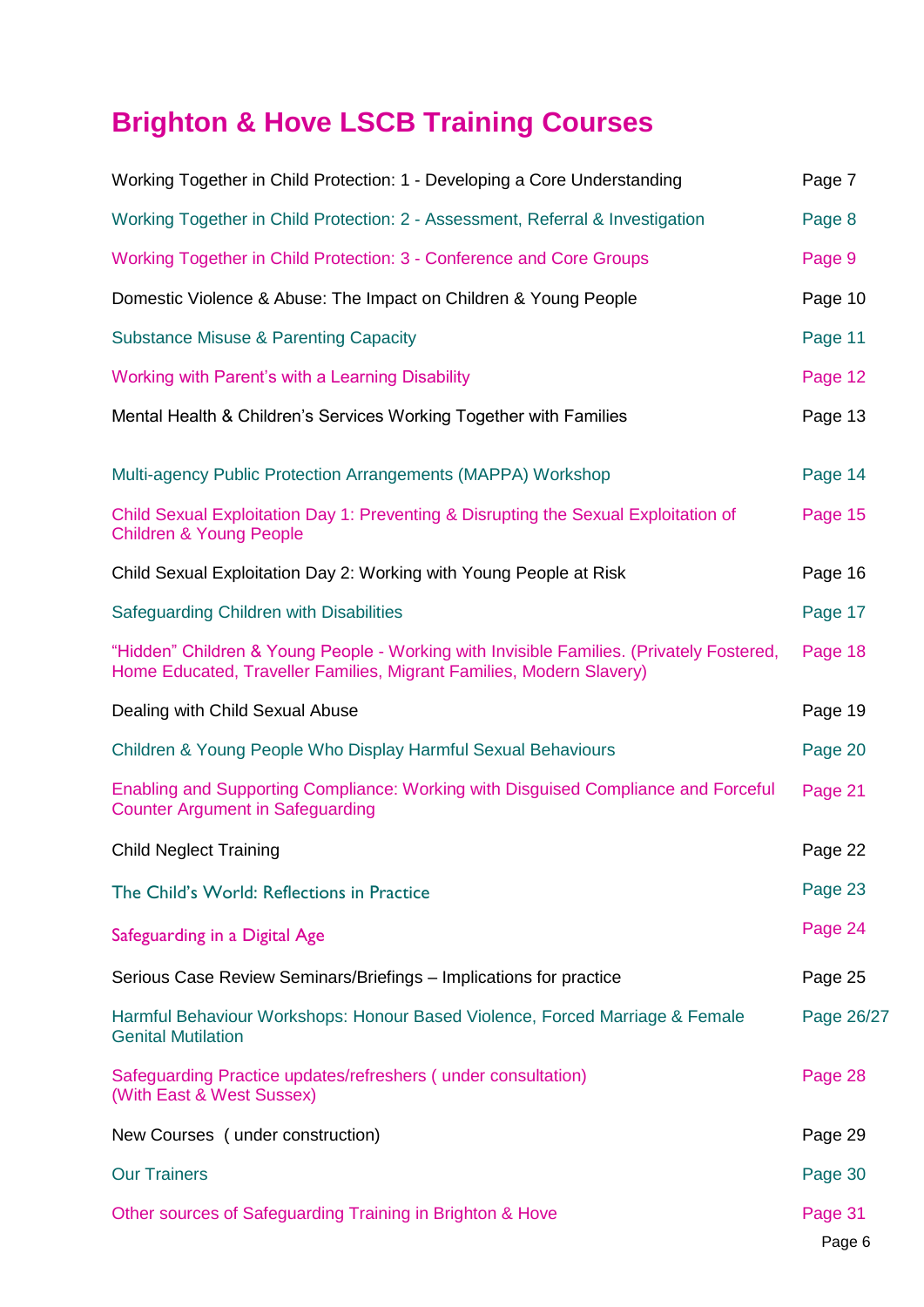

# <span id="page-6-0"></span>**Working Together in Child Protection: Developing a Core Understanding**

#### **Why is the LSCB providing this course?**

This is the first of three core courses to provide staff from all agencies, (within the statutory and voluntary sectors), with an introduction to how agencies work to keep children and young people within the city of Brighton & Hove safe.

This safeguarding training is implicit in keeping children and young people safe from all aspects of abuse,<sup>1</sup> be they sexual, physical, neglect or emotional.

It will develop your understanding of how the inter-agency working arrangements are put in place and how early help interventions can be utilised within safeguarding procedures. It will also raise your awareness of the issues with regard to all elements of abusive behaviour toward children and young people.

It is recommended that anyone new to safeguarding undertakes this training in conjunction with the other two days of "working together", and that all three days are completed, before moving on to attending any of the more specialised training provided by the LSCB.

#### **Target Audience:**

Members of staff, who work predominantly with children, young people and their families, parents or carers, and who could potentially contribute to the assessment, intervention and reviewing the safeguarding needs for a child or young person, where there are safeguarding concerns, and or potential risks.

#### **Learning Outcomes:**

To be able to describe and understand the roles and responsibilities of the other professionals involved in safeguarding children and young people



To gain an understanding of the interactions that can be undertaken in safeguarding, with an awareness of the early help systems to enhance this.



To be able to describe the categories of abuse, and the potential indicators of these



To have an ability, to identify what factors place some children or young people at increased risk of harm or abuse



To know how, when, where and with whom to share information

**Dates**: 9.30am - 4.30pm 9 May 2017 20 June 2017 5 September 2017 2 November 2017 10 January 2018 6 March 2018

<sup>&</sup>lt;u>.</u> <sup>1</sup> LSCB Business Plan, priority area 1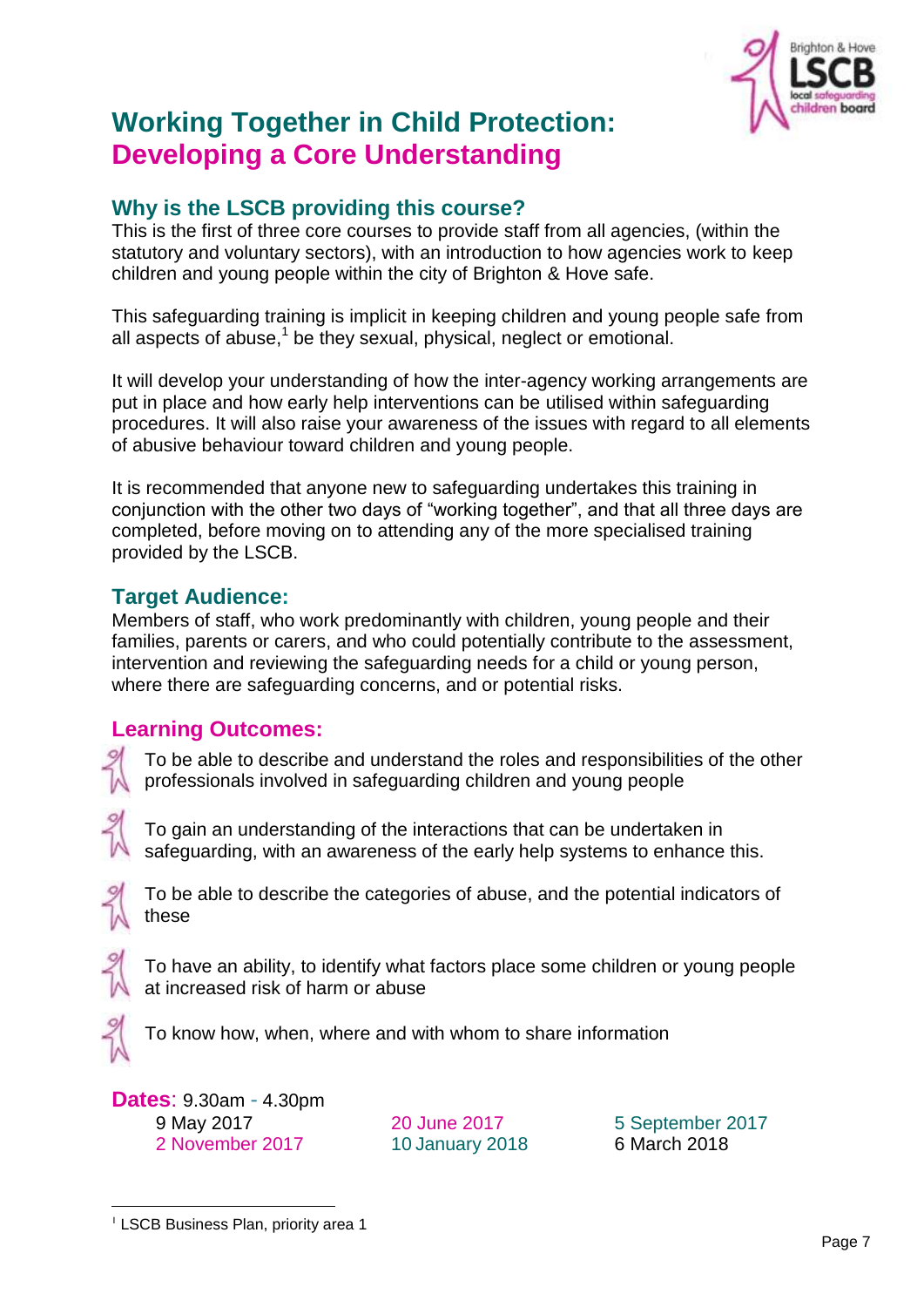

### <span id="page-7-0"></span>**Working together in Child Protection: Assessment, Referral & Investigation**

#### **Why is the LSCB providing this course?**

This second of the core courses, is aimed specifically at increasing the understanding, of all categories of abuse<sup>2</sup>, around making assessments, and making appropriate quality referrals, thus preventing further harm/abuse. It will increase your knowledge of how agencies investigate jointly, and provide a better awareness of the purpose of a child protection investigation, how it can be conducted and how this may vary dependant of the type of harm. It should also help clarify your role as an individual and that of the other professionals involved. It is recommended that this training is undertaken by anyone new to a safeguarding role, and that it is completed in conjunction with the other core programme modules, prior to undertaking any specialised course.

#### **Target Audience:**

Members of staff, who work predominantly with children, young people and their families, parents or carers, and who could potentially contribute to the assessment, intervention and reviewing the safeguarding needs for a child or young person, where there are safeguarding concerns, and or potential risks.

#### **Learning Outcomes:**

To consider the assessment processes of children who require safeguarding.

Think about the thresholds for referral.

Be clear how to make a child protection referral.

Gain an understanding of the aims, purpose and process of S.47 Investigation.

Develop an awareness of own and others' responsibilities in S.47 process.

To reflect on how the voice of the service user is heard in an investigation.

Consider how information is shared between agencies

**Dates:** 9.30am - 4.30pm 17 May 2017 28 June 2017 13 September 2017 14<sup>t</sup>November 2017 10 January 2018 14 March 2018

 2 LSCB Business Plan priority areas 1 & 2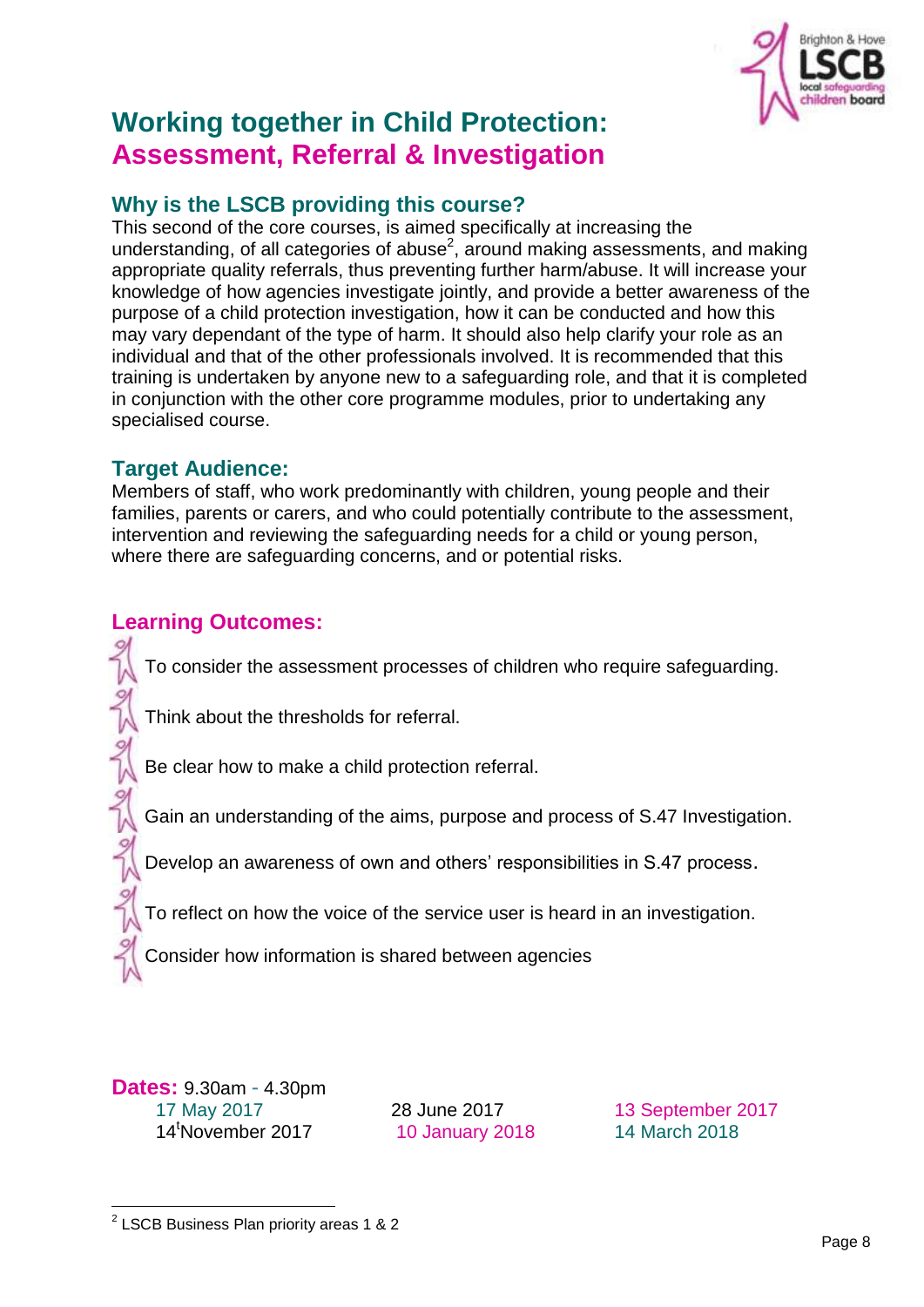

### <span id="page-8-0"></span>**Working Together in Child Protection: Child Protection Conferences and Core Groups**

#### **Why is the LSCB providing this course?**

This is the third instalment of our core courses which explores how agencies across the city work together to keep children safe through the Child Protection Conference, and Core Group processes $3$ . This includes a presentation by the Youth Advocacy Project which works with children & young people to ensure that their voice is taken into consideration. This course has recently been reviewed and updated by the CPRO (Child Protection Review Officers), in line with their restructured service. It will help you understand the aims, purpose and process of a Child Protection Conference and Core Group and to become a more effective participant in that process

#### **Target Audience:**

Members of staff, who work predominantly with children, young people and their families, parents or carers, and who could potentially contribute to the assessment, intervention and reviewing the safeguarding needs for a child or young person, where there are safeguarding concerns, and or potential risks.

### **Learning Outcomes:**

To gain understanding of the aims, purpose and process of child protection conferences and core groups.

Develop an awareness of one's own and other agencies roles, and responsibilities in the child protection process.



Gain an understanding of practice in preparation and presentation, in the 'child protection conference' and 'core group' setting.



To develop an awareness of the relevance of the 'core group' in implementing the child protection plan.



To develop understanding of the risk and protective factors which determine whether a CP or CIN Plan is needed?

**Dates:** 9.30am - 4.30pm 24 May 2017 6July 2017 27 September 2017

21 November 2017 31January 2018 22 March 2018

 3 LSCB Business Plan, priority area 3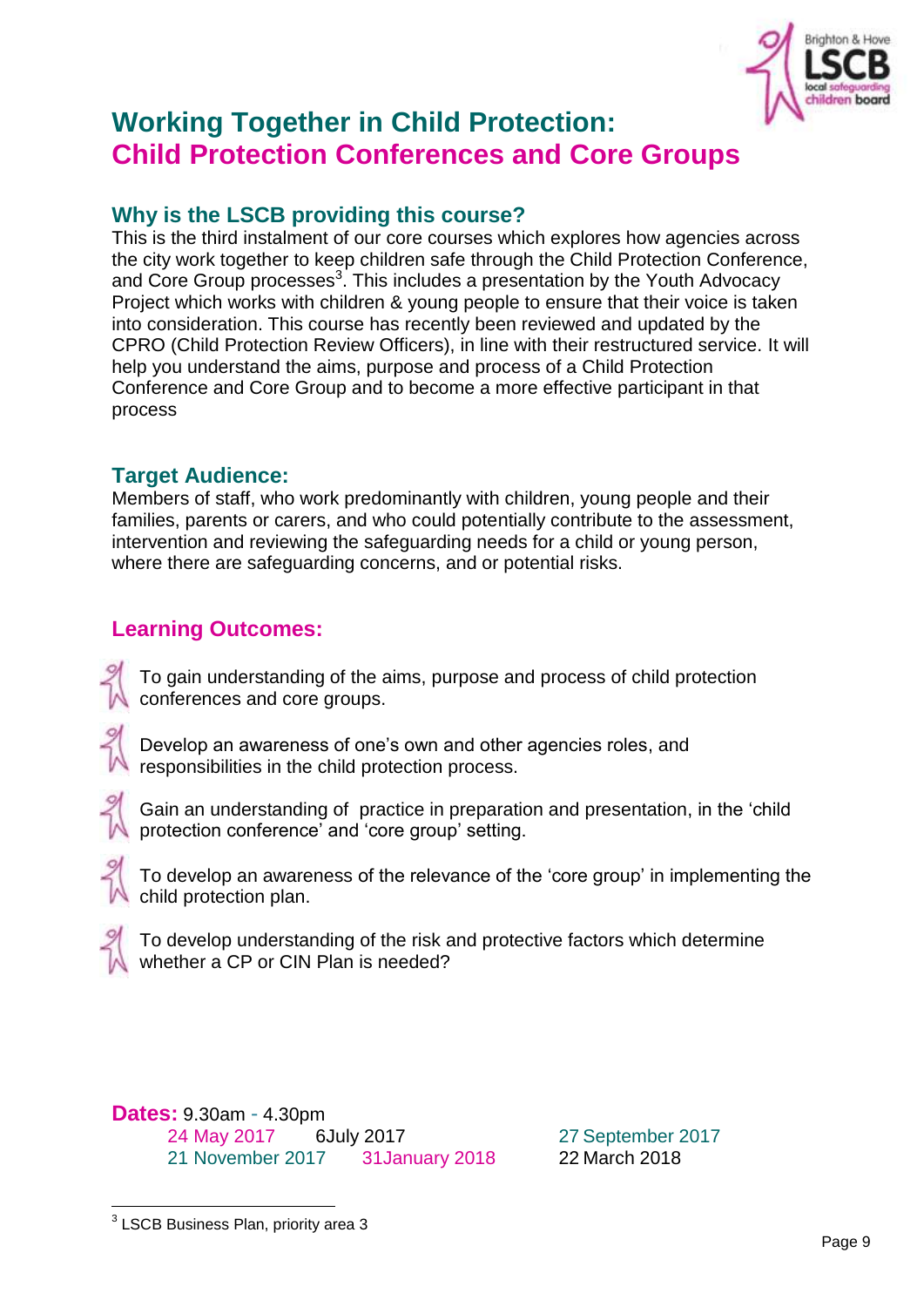### <span id="page-9-0"></span>**Domestic Violence & Abuse: The impact on Children & Young People**



### **Why is the LSCB providing this course?**

This course has been delivered in partnership between the LSCB and our local branch of [RISE,](http://www.riseuk.org.uk/) who have been providing support services for victims of domestic abuse and for their children for over 20 years in Brighton and Hove. Safeguarding children exposed to domestic violence and abuse (DV&A) is one of the priorities for the LSCB. This is due to the risks posed to children living with DV&A and its prevalence. For children subject to a Child Protection Plan (CPP) the most frequent contributory factor is DV&A. This training deals with the aspects of emotional harm, physical risk and neglect often associated with this type of abuse<sup>4</sup>. It will help you to develop an understanding of the issues faced by families in this situation, the impact of this kind of abuse, and will also signpost you to local multi-agency support available to intervene and thus reduce the risk to those impacted<sup>5</sup>.

#### **Target Audience:**

Members of staff, who work predominantly with children, young people and their families, parents or carers, and who could potentially contribute to the assessment, intervention and reviewing the safeguarding needs for a child or young person, where there are safeguarding concerns, and or potential risks.

### **Learning Outcomes:**

Increase the knowledge base, regarding the impact of domestic violence/abuse on children and young people.



To gain a greater understanding of the specific issues families face, where domestic abuse is occurring.



To widen knowledge and understanding of the role that interagency developments and interventions can have in reducing the risks.



<u>.</u>

To increase opportunities to access and work effectively with other agency partners.

**Dates:** 9.30am - 4.30pm 16 May 2017 **5 July 2017** 16 November 2017 28 February 2018

<sup>4</sup> LSCB Business Plan, priority area 1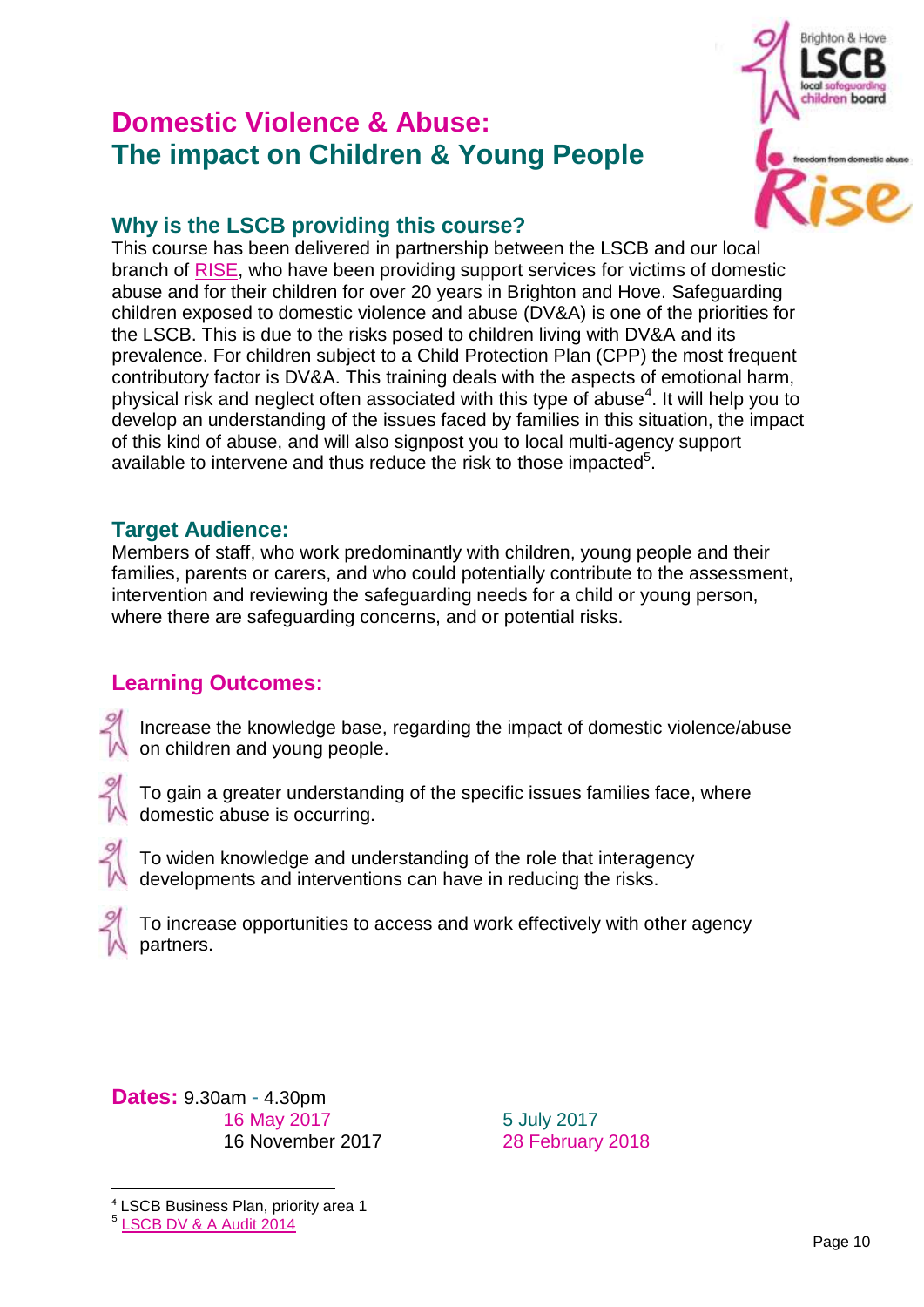

### <span id="page-10-0"></span>**[Substance Misuse & Parenting Capacity](#page-10-0)**

#### **Why is the LSCB providing this course?**

There is evidence of parental substance misuse in 57% of serious case reviews (of serious or fatal child abuse)<sup>6</sup>. Serious Case Reviews highlight that professionals often focus on the issues faced by parents who misuse substances without considering the impact on their children.

Not all parents who misuse substances (drugs and alcohol) are likely to cause harm to their children, but it can reduce their ability to provide practical and emotional care. Some of the serious effects of parental substance misuse for children include abuse, neglect, emotional problems, educational difficulties, being young carers of parents or siblings, and a potential to later use drugs or alcohol themselves.

This course is included within the training programme as it clearly highlights these issues facing children and young people who live within the households where substance misuse is an issue.<sup>7</sup> You will learn about what agency services are available to support the whole family, thus reducing or removing the potential risk/s of abuse. Also, hearing from a service user who has used, and been part of a substance misuse programme.

#### **Target Audience:**

Professionals in children's or adult services who may undertake, or be involved in the assessment or intervention within families where a parent or carer may have a substance misuse issue.

#### **Learning Outcomes:**

To understand the potential impact of substance misuse in pregnancy.



To provide an awareness of the impact that substance misuse by a parent, and how this affects the child or young person.

To discuss how parental misuse of substances may affect their abilities to parent appropriately.

To consider the potential risk factors, and what protective measures can be used to safeguard, using a multi agency approach.

To enable a fuller awareness of local treatment/support is available.

**Dates:** 9.30am - 2.30pm 4 July 2017

24<sup>t</sup> January 2018

 6 DCSF (2008) Analysing child deaths and serious injury through abuse and neglect: what can we learn? A biennial analysis of serious case reviews 2003-2005.

<sup>&</sup>lt;sup>7</sup> LSCB Business Plan, priority area 1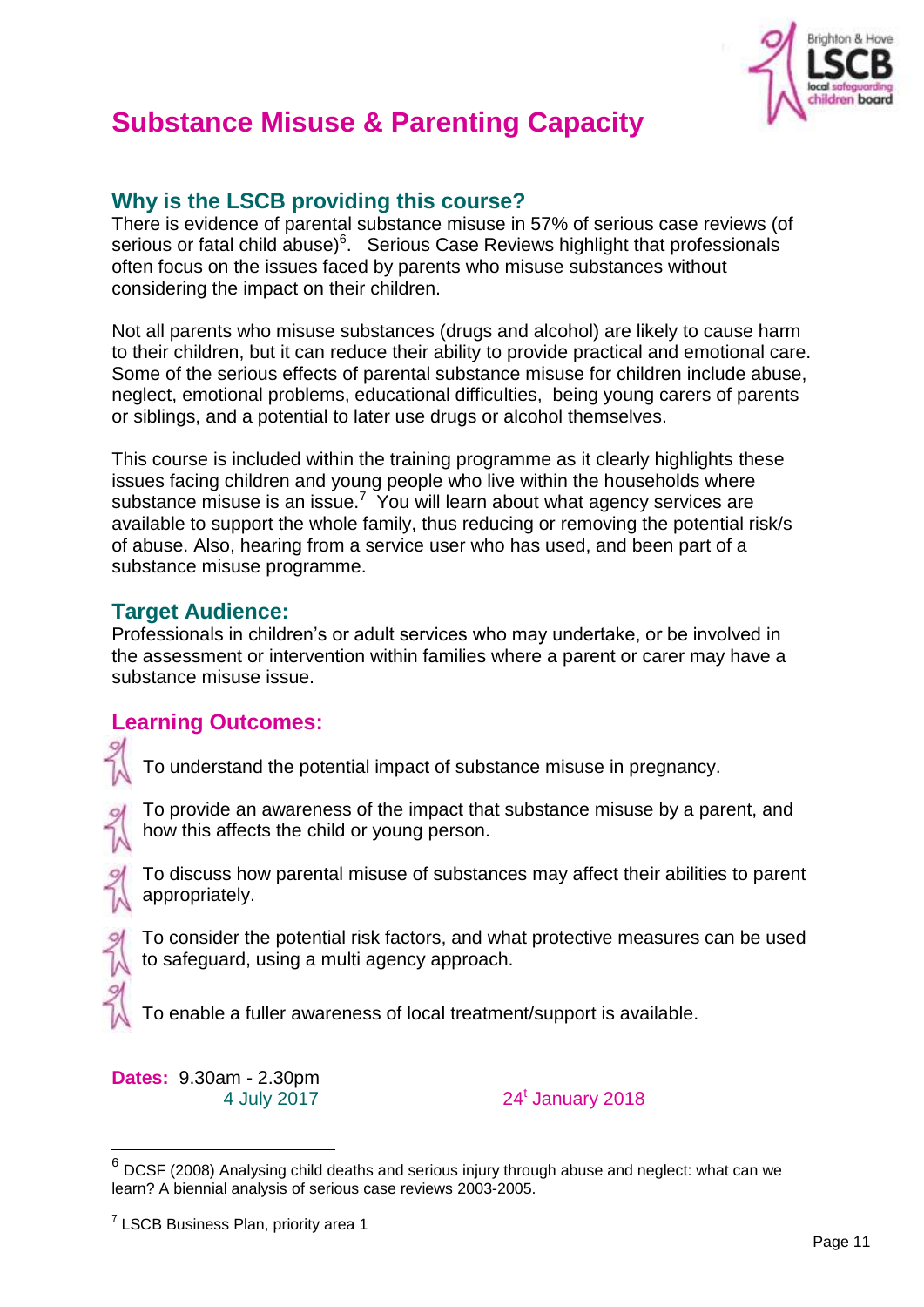

### <span id="page-11-0"></span>**[Working with Parents with a Learning Disability](#page-11-0)**

#### **Why is the LSCB providing this course?**

This half day workshop is aimed at raising the awareness of practitioners working with parents or carers with a learning disability, and how working in a multi-agency partnership can help address issues that may cause potential risk or harm, to the children or young people they parent and care for.

### **Target Audience:**

All professionals in children's and adult services that may undertake or be involved in the early intervention. Or those who undertake assessment of a family where the parent/carer has a learning disability.

#### **Learning Outcomes:**

To identify if parents have a learning disability or need



Gain a better understanding of cognitive assessments and understanding differences between a learning disability and difficulty.

Explore the challenges faced by parents with learning disabilities and their children as well as protective factors



Demonstrate good practice when engaging and communicating with parents who have a learning disability, including advocacy services



Know referral pathways to specialist services and interventions (including PAMS) that can support parents and their children.



Understand what is required when working with families in a child in need and child protection context

**Dates**: 9.30am - 16.30pm 27 June 2017 11 January 2018

<span id="page-11-1"></span>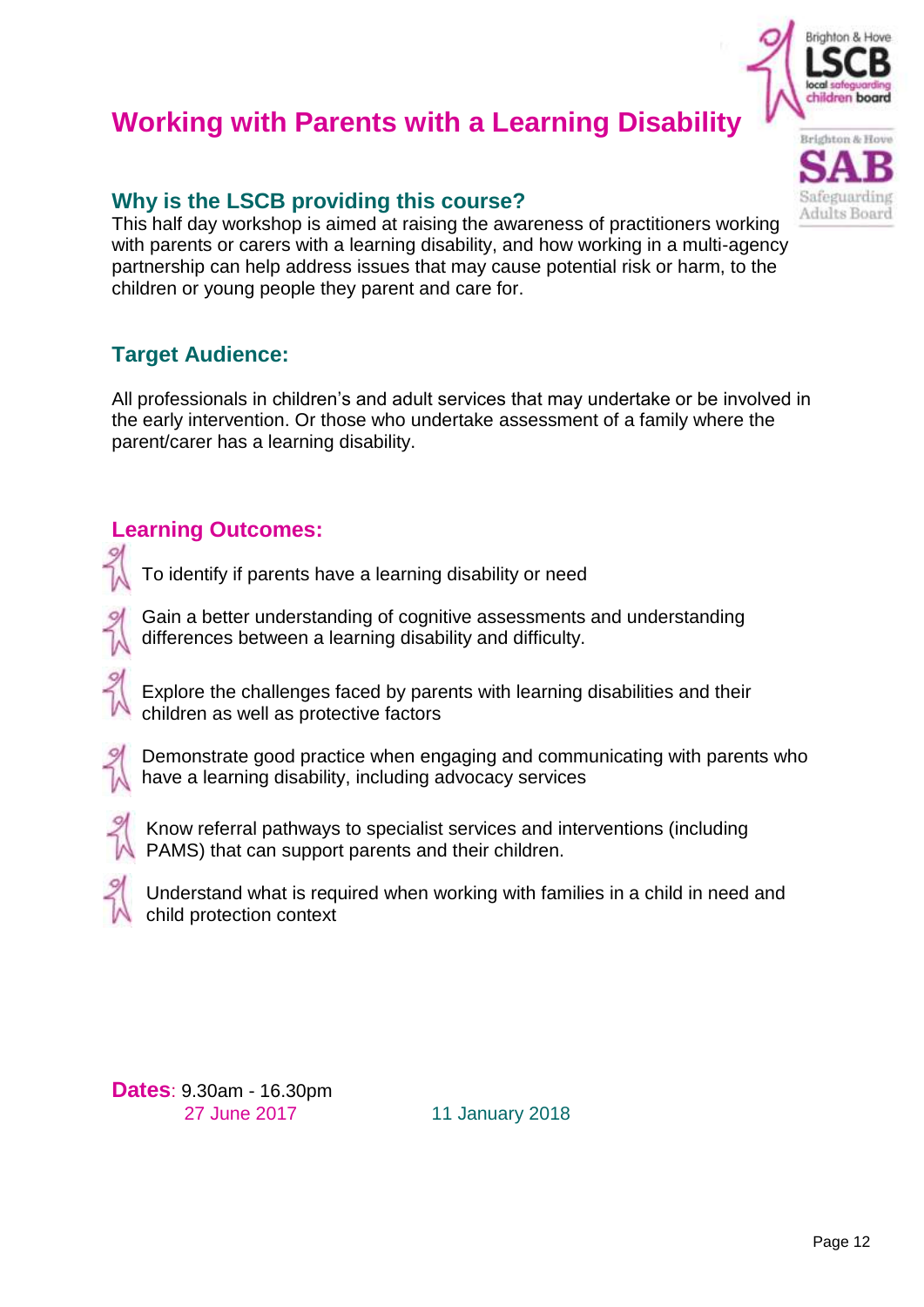

# **Mental Health & Children's Services: Working Together with Families**

#### **Why is the LSCB providing this course?**

This course (half day workshops) brings together staff working in adult mental health services with children's service's staff to explore the way parental mental health difficulties can impact on the lives of children and young people. The session explores how they can work together to create better outcomes for families. The aim is to promote effective working together across agencies when working with families where a parent or carer has a mental health problem.

#### **Target Audience:**

Professionals in children's or adult mental health services. In particular those that may undertake, or be involved in, the assessment of families where a parent or carer has a mental health difficulty.

#### **Learning Outcomes:**

To gain understanding of the roles of professionals in other specialist area, what they do & what they provide

To consider ways in which parental mental ill health and parenting capacity interact.

To understand the potential effects of mental health difficulties, for children living in that situation.



To explore how to plan and undertake assessments & interventions in families where a parent or young person has a mental health difficulty.

**Dates:** 9.30am - 4.30pm

14 June 2017 29 November 2017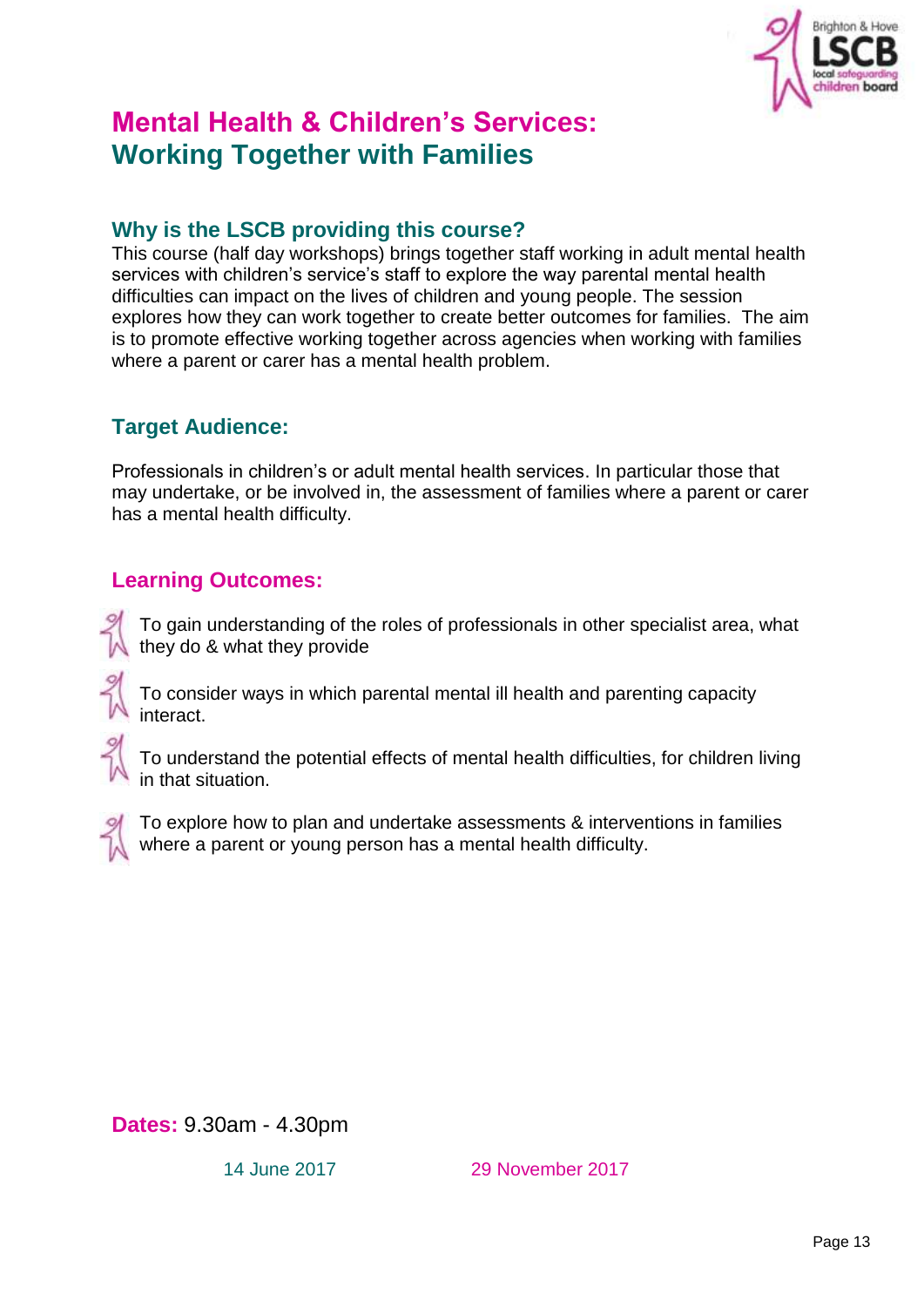

### <span id="page-13-0"></span>**[Multi-agency Public Protection Arrangements](#page-13-0)  [\(MAPPA\) Workshop](#page-13-0)**

**(In partnership with East Sussex LSCB)**

#### **Why is the LSCB providing this course?**

This course is provided to allow partners to understand the profile of the Multi Agency Public Protection Arrangements (MAPPA) and how their implementation and coordination monitors and manages the potential risk presented by offenders who reside within the community.

#### **Target Audience:**

For staff working with or in contact with children, young people and adults who are parents or carers. This workshop is **not** for those who regularly work with offenders. It is particularly useful for those staff working in housing, health, schools and social care (children and adult), and those involved in further education and college situations.

#### **Learning Outcomes:**

Identify the agencies involved in the procedures.

Consider the roles and responsibilities of each agency.

Identify your own/agency responsibility

#### **\*\***

**These events will be hosted by both Brighton & Hove and also East Sussex – please check the event for the venue details**

#### **Dates:**

18 May 2017 1pm - 4pm 11 October 2017 1pm – 4pm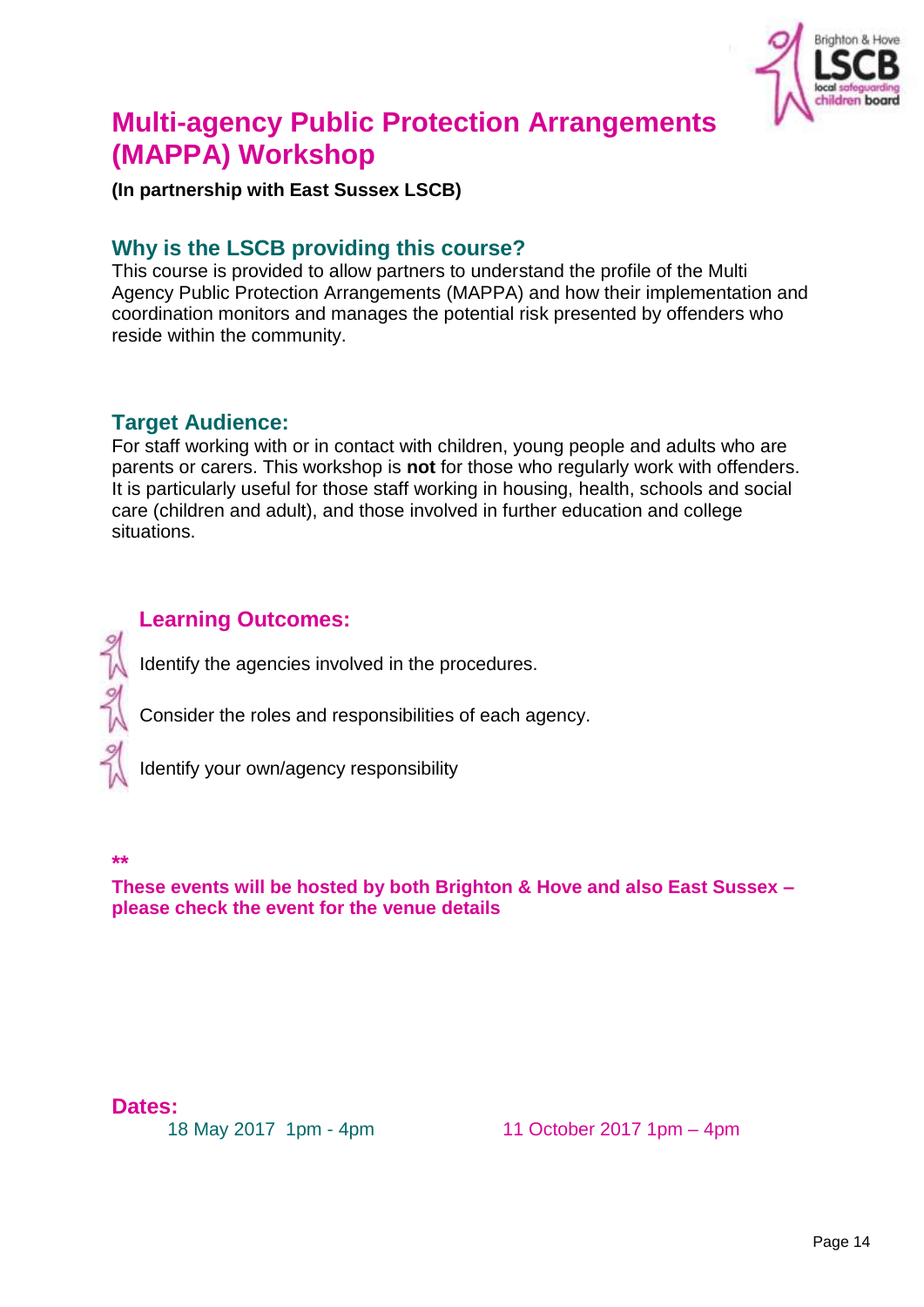

### <span id="page-14-0"></span>**[Preventing & Disrupting the Sexual Exploitation](#page-14-0)  [of Children & Young People](#page-14-0) (CSE 1)**



### **Why is the LSCB providing this course?**

**Day One** of these two training courses is aimed at ensuring that children and young people in Brighton & Hove are protected effectively from sexual harm and violence sexual exploitation is a priority for Brighton & Hove LSCB<sup>89</sup>.

The prevalence of CSE is difficult to ascertain with any accuracy due to:

- Low levels of reporting by young people
- Variable levels of awareness & confusion around definition
- **Inadequate intelligence gathering & information sharing**
- **Inconsistent recording**

We must identify the extent of sexual harm and violence towards children and to tackle it across all agencies to protect children. The course is part of initiatives to ensure children and young people receive timely, assured and measurable interventions to effectively safeguard them from sexual exploitation. It is to be undertaken in conjunction with CSE 2 – Working with Young People at Risk.

#### **Target Audience:**

Members of staff, who work predominantly with children, young people and their families, parents or carers, and who could potentially contribute to the assessment, intervention and reviewing the safeguarding needs for a child or young person, where there are safeguarding concerns, and or potential risks.

### **Learning Outcomes:**

Understand the sexual exploitation of children and young people and places a young person at risk.

Gain knowledge of prevalence and forms of young people's sexual exploitation in Brighton & Hove.

Recognise vulnerabilities and risk indicators.

How to get support for young people who are exploited.



Be aware of Sexual Offences Act 2003 and other relevant legislation and guidance.

**Dates:** 9.30am - 4.30pm 29 June 2017 17 January 2018

<sup>&</sup>lt;u>.</u> <sup>8</sup> LSCB Business Plan Priority Area 2 & 4

<sup>&</sup>lt;sup>9</sup> [LSCB CSE Multi-Agency Audit 2014 -](http://www.brightonandhovelscb.org.uk/wp-content/uploads/Learning-from-QA-CSE.pdf) Manager's Briefing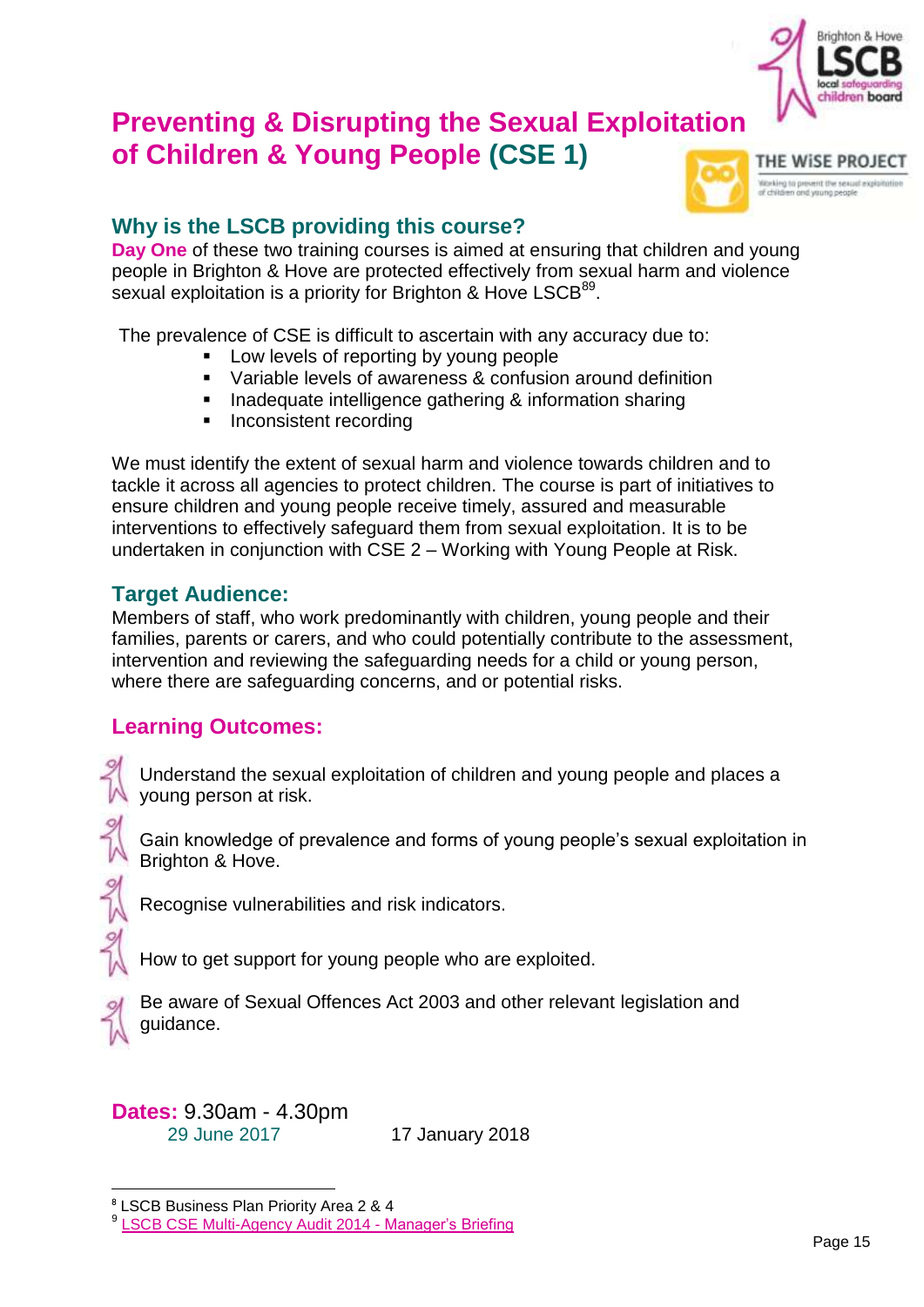### <span id="page-15-0"></span>**Child Sexual Exploitation 2: Working with Young People at Risk**



### **Why is the LSCB providing this course?**

**Day Two**, is a joint enterprise between the LSCB, The WISE Project and Sussex Police, this course is part of our programme to ensure that children and young people in Brighton & Hove are protected effectively from sexual harm and violence sexual exploitation<sup>10</sup>. This is a priority for Brighton & Hove LSCB. We must identify the extent of sexual harm and violence towards children and to tackle it across all agencies to protect children. The course is part of initiatives to ensure children and young people receive timely, assured and measurable interventions to effectively safeguard them from sexual exploitation.

#### **Target Audience:**

Members of staff, who work predominantly with children, young people and their families, parents or carers, and who could potentially contribute to the assessment, intervention and reviewing the safeguarding needs for a child or young person, where there are safeguarding concerns, and or potential risks.

### **Learning Outcomes:**

Review of vulnerabilities and risk indicators.

Improve skills in working directly with young people about CSE related issues Recognise vulnerabilities and risk indicators.

Develop an understanding of online risk, the reasons why young people might be vulnerable and ways they can protect themselves



Understand the work Sussex Police undertake to disrupt the exploitation of young people in Brighton & Hove as part of the multiagency team, and how to report CSE to them.



How to get support for young people who are exploited

Be aware of Sexual Offences Act 2003 and other relevant legislation and guidance.

### **Dates:** 9.30am - 4.30pm

11 July 2017 6 February 2018

<sup>1</sup> <sup>10</sup> LSCB Business Plan - Priority Area 2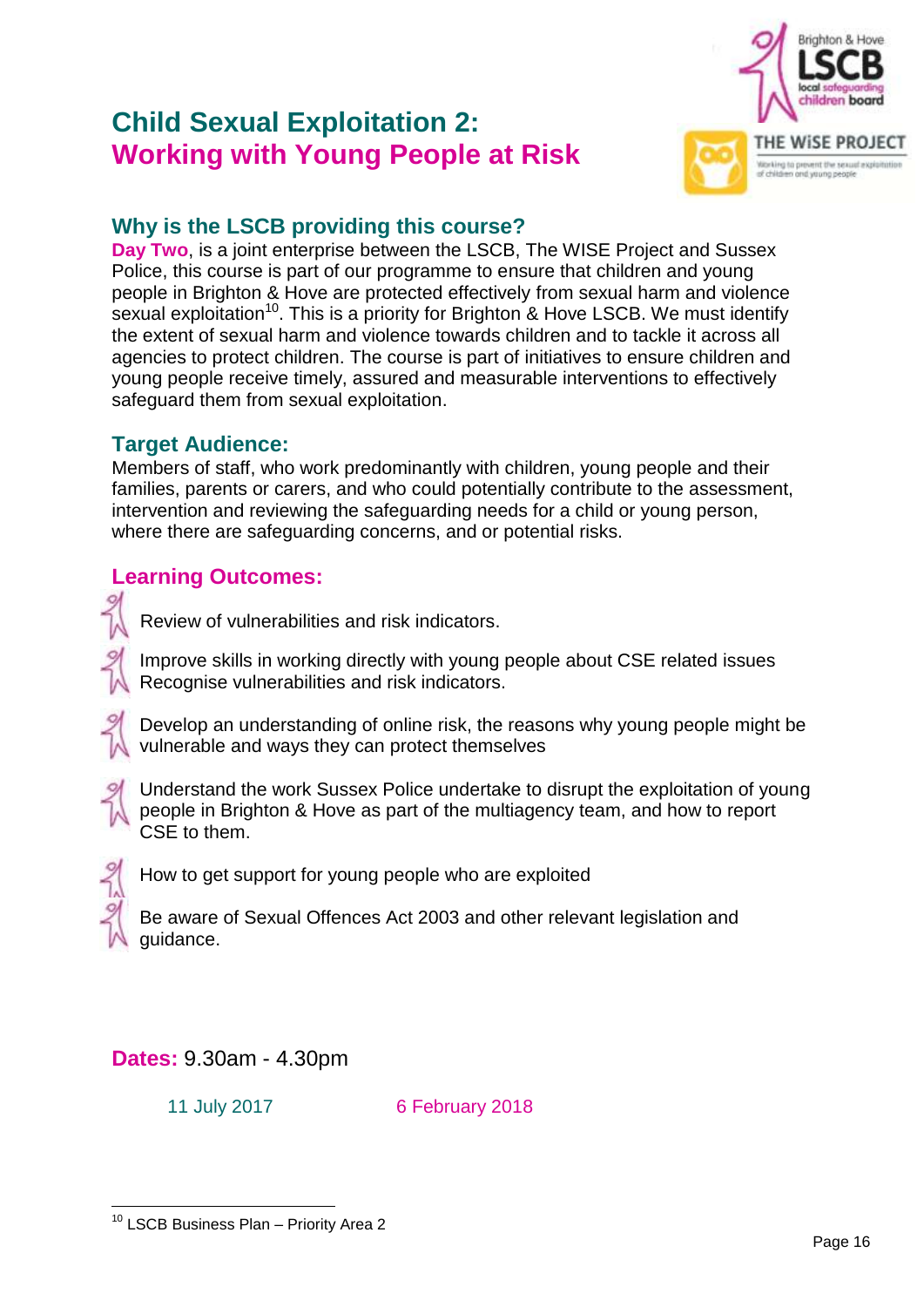

# <span id="page-16-0"></span>**[Safeguarding Children with Disabilities](#page-16-0)**

(Run in partnership with West Sussex LSCB)

#### **Why is the LSCB providing this course?**

We know that disabled children are at an increased risk of being abused compared with their non-disabled peers. They are also less likely to receive the protection and support they need when they have been abused $11$ . Their additional needs must be met to allow them to be properly safeguarded. This course will increase your knowledge and awareness of those needs. There is a focus on how safeguarding practice can be put into place, thus reducing the potential risks.

#### **Target Audience:**

Members of staff, who work predominantly with children, young people and their families, parents or carers, and who could potentially contribute to the assessment, intervention and reviewing the safeguarding needs for a child or young person, where there are safeguarding concerns, and or potential risks.

#### **Learning Outcomes:**

Identify the factors that make children with disabilities more vulnerable to harm and their safeguarding needs

Describe the attitudes and assumptions that can exist in relation to children with disabilities suffering from abuse and neglect



Develop understanding of multi-agency roles in safeguarding children with disabilities



Gain practice skills in communicating with children with disabilities when investigating abuse or neglect

#### **Dates:** 9.30am - 4.30pm

14 September 2017 20 March 2018

 11 'We have the right to be safe' David Miller and Jon Brown, 2014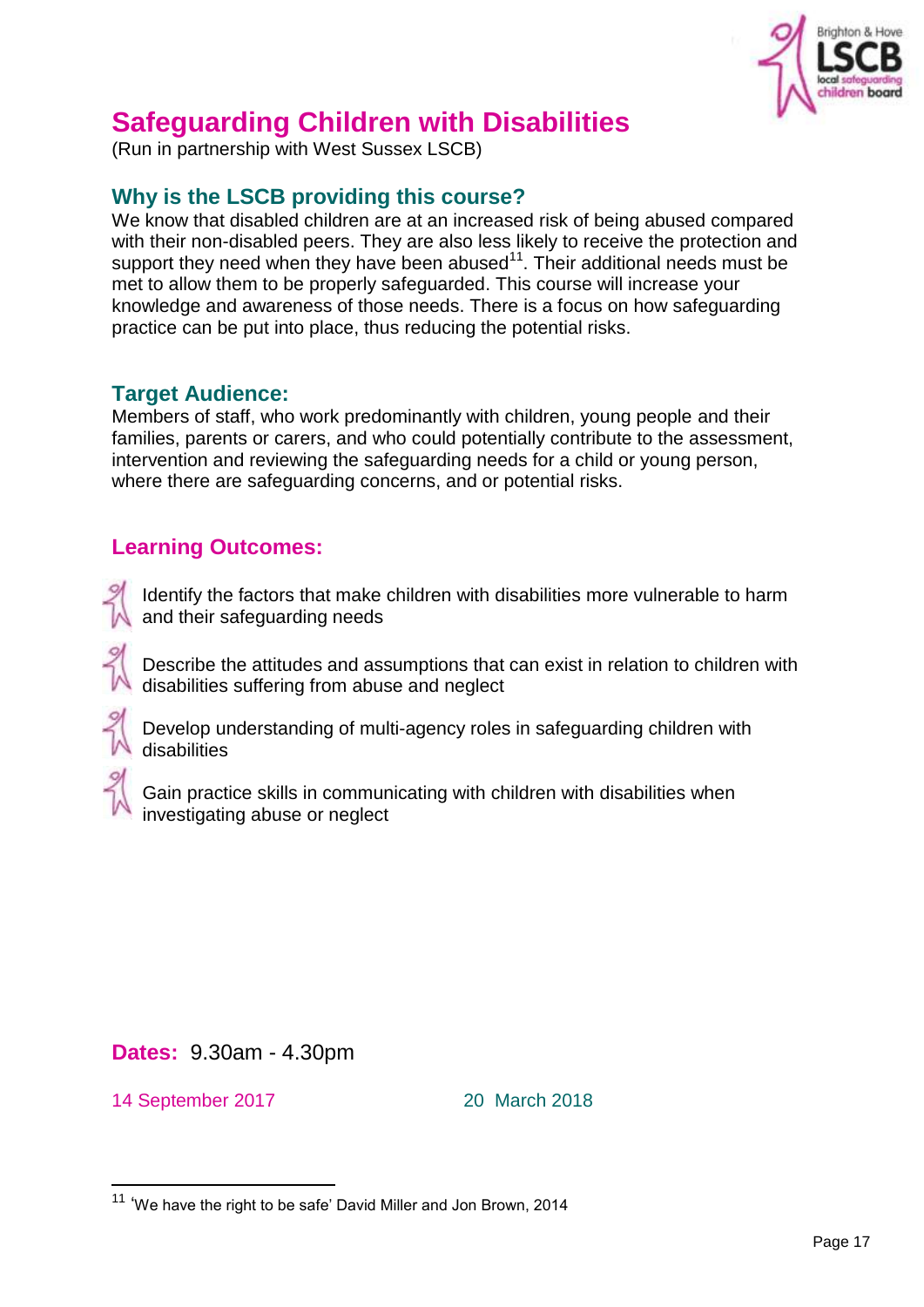

# <span id="page-17-0"></span>**"Hidden" Children & Young People: Working with Invisible Families**

(Privately Fostered, Home Educated, Traveller Families, Migrant Families & Modern Slavery)

#### **Why is the LSCB providing this course?**

This offer is an important addition to our programme, there are numbers of children, who remain "hidden" from mainstream service. This could be because they are placed with a non-family member for more than 28 days, are transient due to lifestyle choices made by their parents/carers, are educated other than at school or have entered the UK with parents/carers and have no access to services. All of these factors may cause a heightened risk and lack of safeguarding provision.

#### **Target Audience:**

Members of staff, who work predominantly with children, young people and their families, parents or carers, and who could potentially contribute to the assessment, intervention and reviewing the safeguarding needs for a child or young person, where there are safeguarding concerns, and or potential risks.

#### **Learning Outcomes:**

To gain an understanding what constitutes a private fostering arrangement.

To enable an awareness of the legal duty the local authority has towards a private fostering arrangement

An understanding of the local arrangements for liaison with Travelling Families

How the local authority supports "home educated" families/children



To equip professionals with background knowledge to support working with a child or family from a refugee or migrant background

How safeguarding procedures are applied in these circumstances

**Dates:** 9.30am - 4.30pm

21 February 2018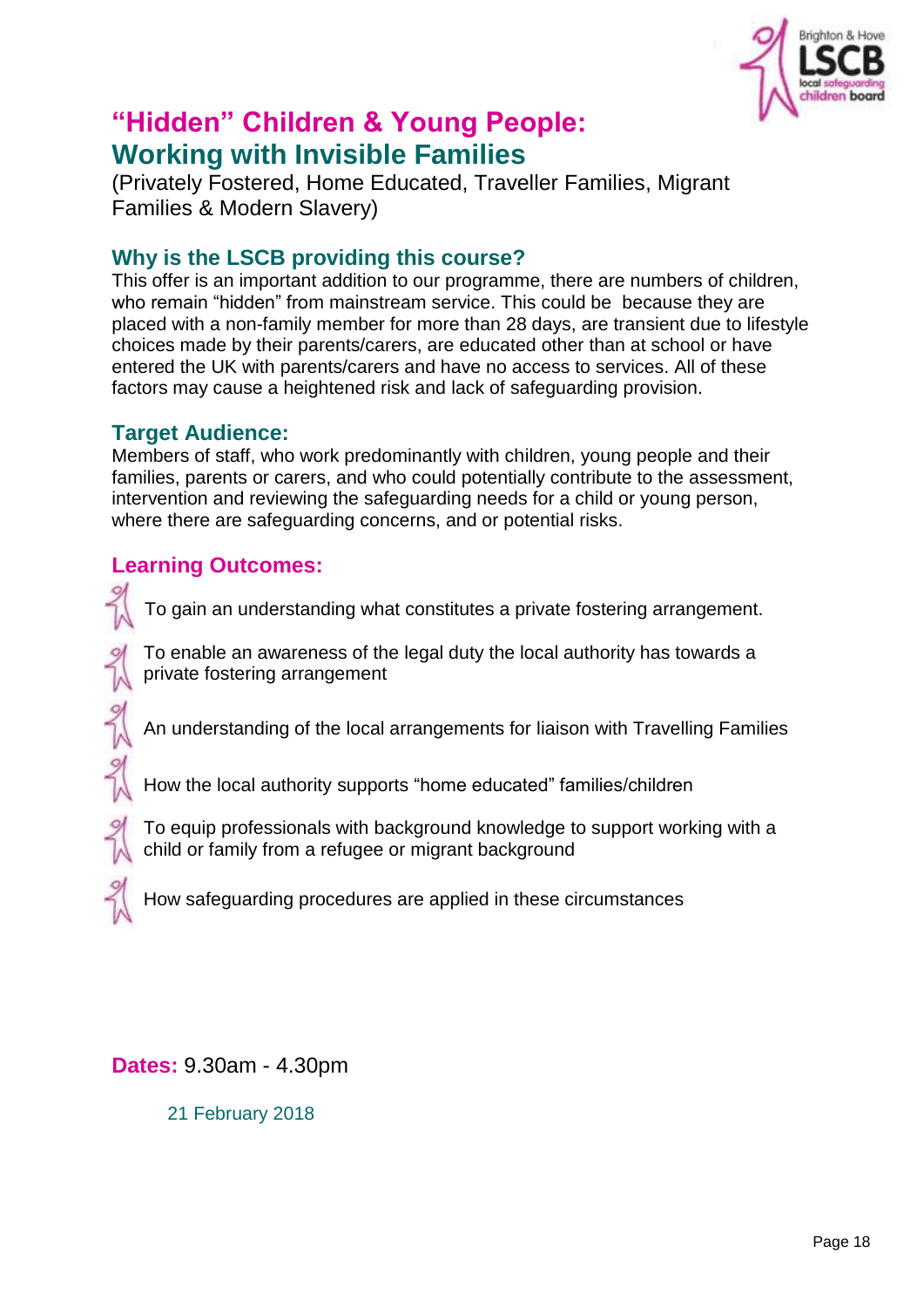

# <span id="page-18-0"></span>**Dealing with Child Sexual Abuse**

#### **Why is the LSCB providing this course?**

This offer is an important addition to our programme, following on from our successful day long conference when the issues with regard to child sexual abuse, were highlighted. We are maintaining our attention by running these workshops with a specific focus on subjects such as ABE – the interviewing of children. The children's SARC, and also Harmful Behaviours displayed by Children/Young People.

#### **Target Audience:**

Members of staff, who work predominantly with children, young people and their families, parents or carers, and who could potentially contribute to the assessment, intervention and reviewing the safeguarding needs for a child or young person, where there are safeguarding concerns, and or potential risks.

#### **Learning Outcomes:**

ARK ARK ARK ARK ARK

Distinguish between 'normal' and harmful behaviours The reasons why children and young people develop HSB Assessments – models and approaches Interventions – therapy, treatment and systemic issues How interview questioning can be used Ideas for exploring understanding of truth and lies Use of drawings

The procedures for using the SARC

How a paediatric medical is conducted and when

**Dates:** 09.30 – 16.30

6 June 2017 1 November 2017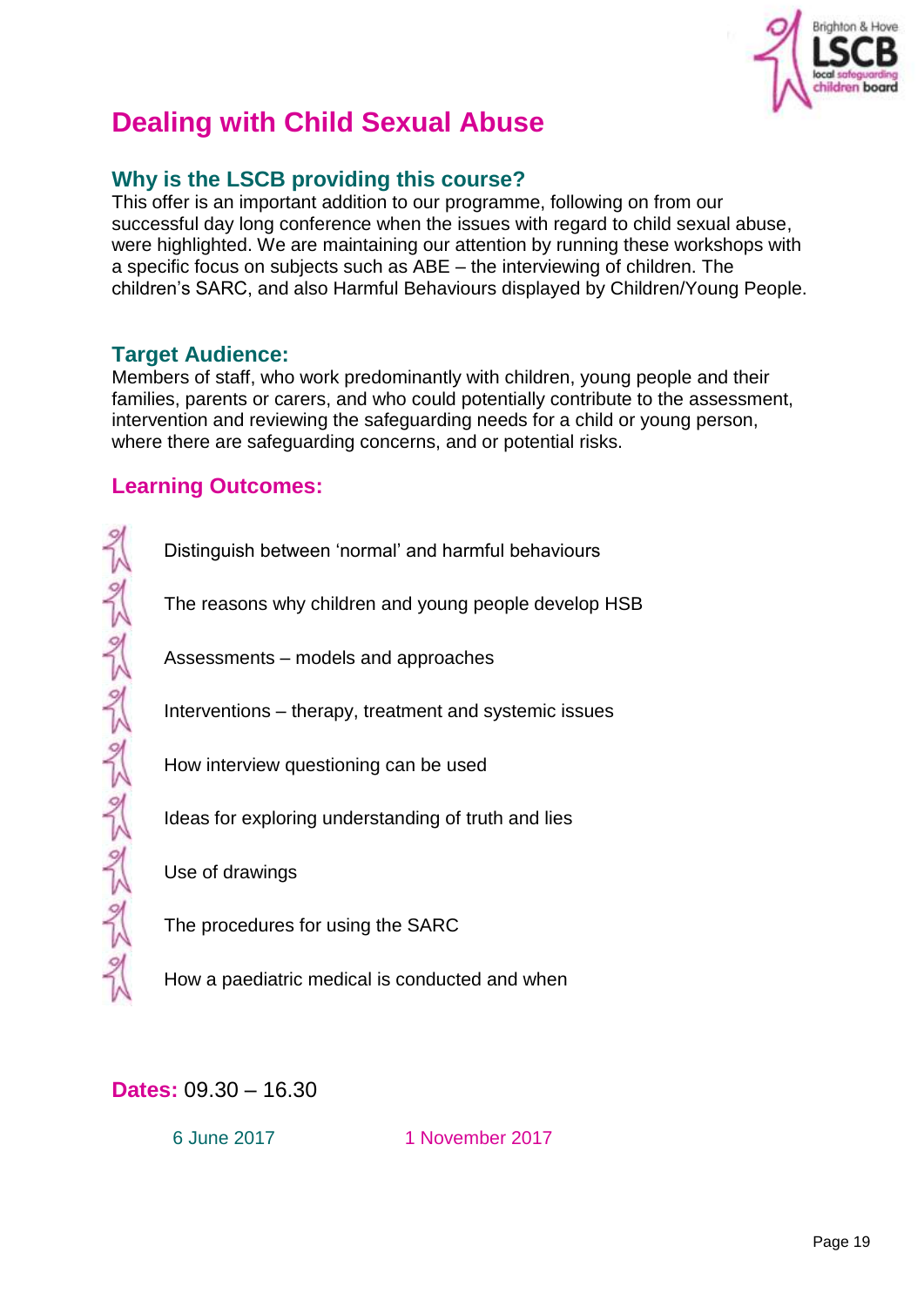

# **Children & Young People Who Display Harmful Sexual Behaviours**

#### **Why is the LSCB providing this course?**

Many expressions of sexual behaviour are part of healthy development and no cause for concern. However, when children or young people display sexual behaviour that increases their vulnerability or causes harm to someone else, adults have a responsibility to provide support and protection. This introductory session will help you distinguish between 'normal' and harmful behaviours, whilst exploring the reasons why some children & young people develop Harmful Sexual Behaviours

#### **Target Audience:**

Members of staff, who work predominantly with children, young people and their families, parents or carers, and who could potentially contribute to the assessment, intervention and reviewing the safeguarding needs for a child or young person, where there are safeguarding concerns, and or potential risks.

#### **Learning Outcomes:**

The extent of Harmful Sexual Behaviour (HSB) displayed by children & young people

To distinguish between 'normal' and harmful behaviours

The reasons why some children & young people develop Harmful Sexual **Behaviours** 

Assessments – models and approaches

Interventions – therapy, treatment and systemic issues

**Dates:** 09.30 – 12.30

13 June 2017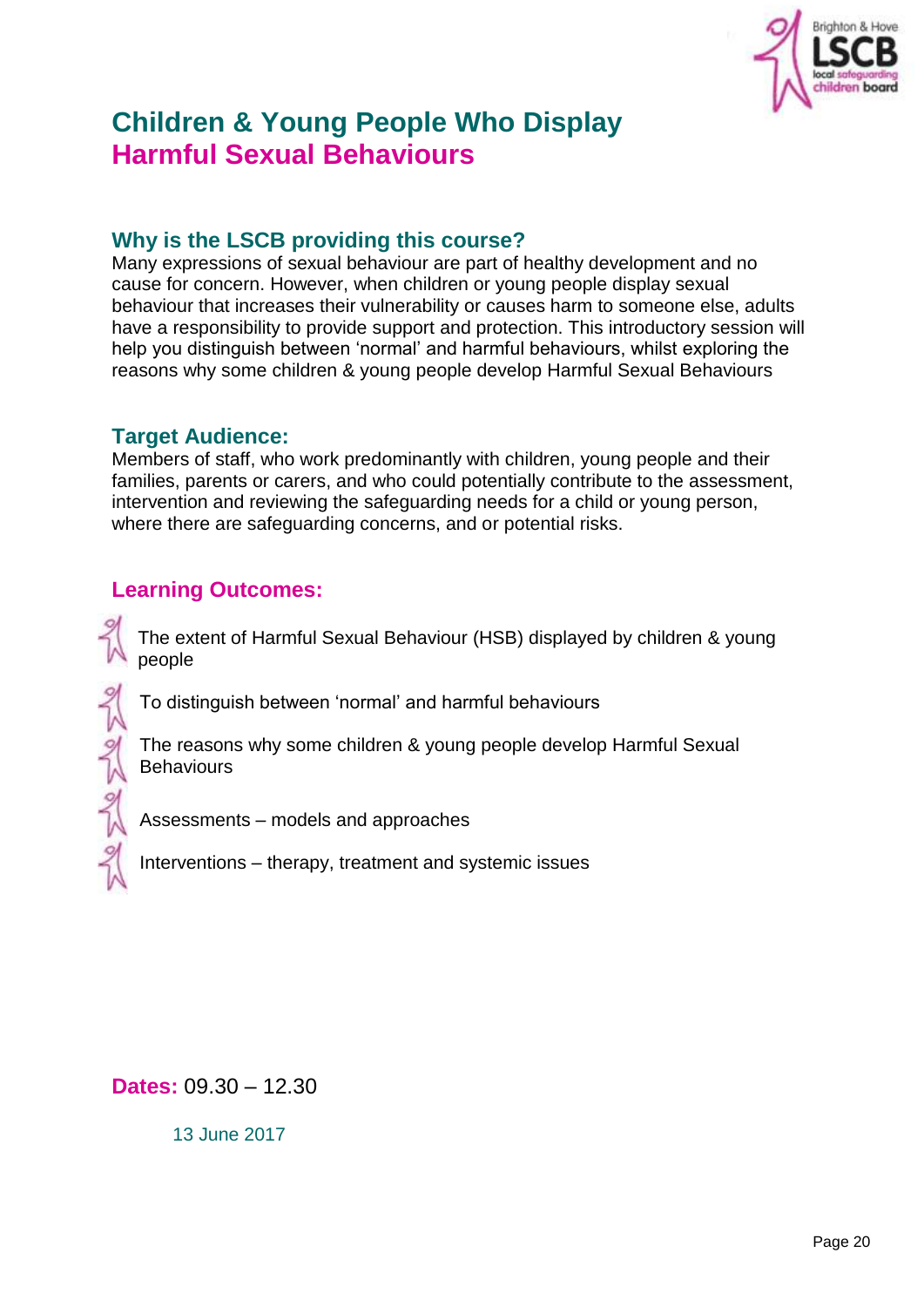

### <span id="page-20-0"></span>**Enabling and Supporting Compliance: Working with Disguised Compliance and Forceful Counter Argument in Safeguarding**

#### **Why is the LSBC providing this course?**

Disguised compliance involves parents giving the appearance of co-operating with child welfare agencies to avoid raising suspicions and allay concerns. Published case reviews highlight that professionals sometimes delay or avoid interventions due to parental disguised compliance<sup>12</sup>. It is hard for professionals to work with families where there may be lack of cooperation and/or a hostile attitude. When there are child welfare/protection issues, a failure to engage with the family may have serious implications and non-intervention is not an option. This course has been produced to support professionals working with these problematic dynamics.

#### **Target Audience:**

Members of staff, who work predominantly with children, young people and their families, parents or carers, and who could potentially contribute to the assessment, intervention and reviewing the safeguarding needs for a child or young person, where there are safeguarding concerns, and or potential risks.

#### **Learning Outcomes:**

Understand Disguised Compliance in a way that will be helpful in practice

Be able to identify forceful counter arguments as a form of disguised compliance

Be able to consider the impact of themselves and other practitioners of working with parents who present themselves in a forceful articulate manner



Appreciate the importance of listening to parents whilst maintaining independent, child-centred assessments



<u>.</u>

Identify the possible motivations behind parents who disguise their level of commitment to the process of working together

Be able to consider ways of forming better partnerships with such parents

Understand the key messages from practice in working with parents who present in this way

#### **Dates:** 9.30am - 4.30pm

<span id="page-20-1"></span>

4 May 2017 9 November 2017

<sup>12</sup> [Disguised compliance: learning from case reviews](https://www.nspcc.org.uk/preventing-abuse/child-protection-system/case-reviews/learning/disguised-compliance/), NSPCC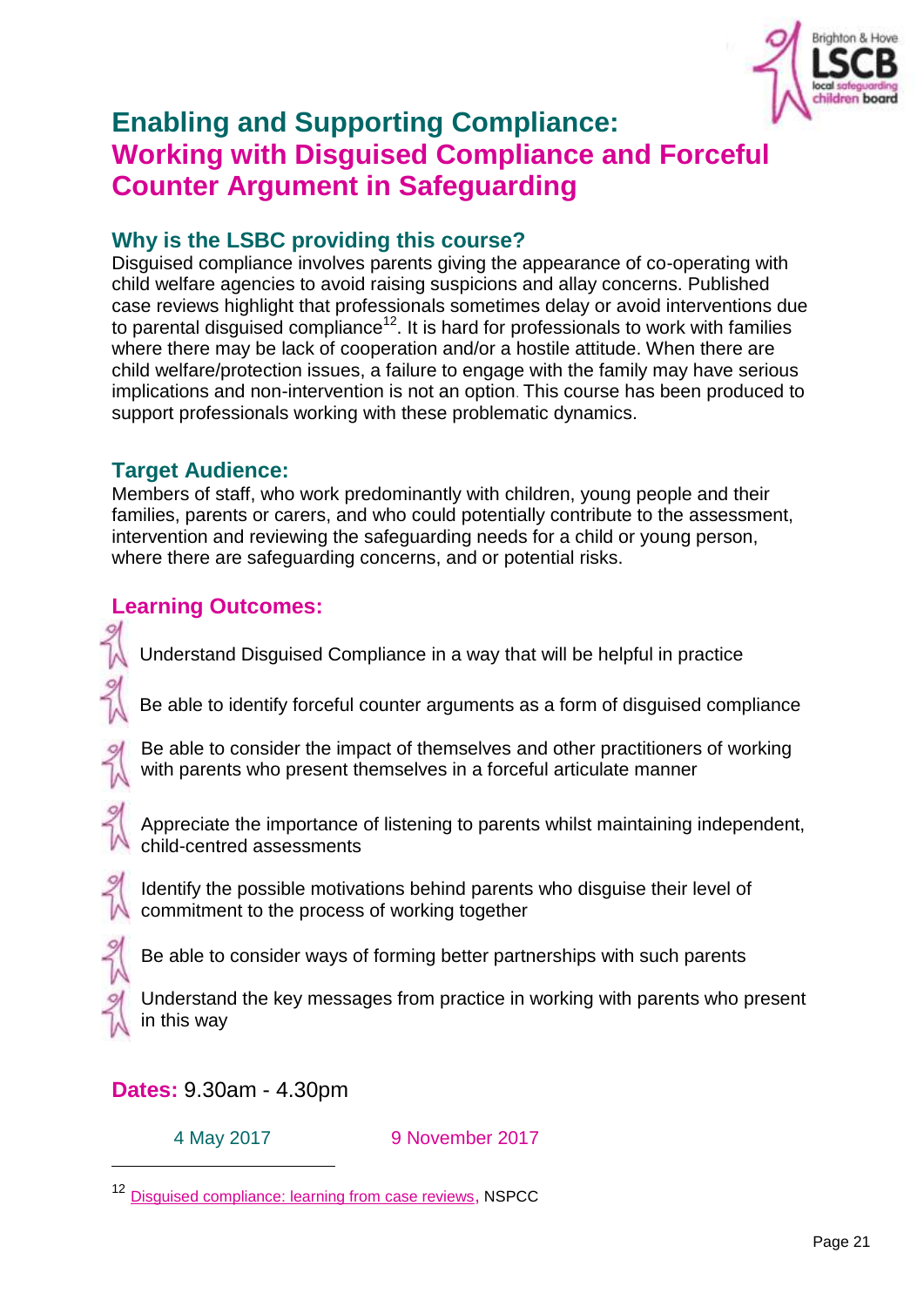

# **Child Neglect Training**

#### **Why is the LSBC providing this course?**

This course is clearly an important aspect of the local LCSB training programme it is built into our provision in line with our LSCB priorities<sup>13</sup> around the very serious issue of Neglect. It is a valuable addition to our portfolio and provides those attending with an over arching understanding of the issues surrounding neglect, how it can impact on the children and young people to whom it relates and how early interventions and agency procedures<sup>14</sup> can be used to reduce the risk and thus safeguard from neglectful situations.

#### **Target Audience:**

Members of staff, who work predominantly with children, young people and their families, parents or carers, and who could potentially contribute to the assessment, intervention and reviewing the safeguarding needs for a child or young person, where there are safeguarding concerns, and or potential risks.

#### **Learning Outcomes:**

Explore and broaden participants' understanding of child neglect

Introduce participants to the benefits of taking a systems approach to improving professional practice

Provide an opportunity to explore local multi-agency responses to child neglect through scenarios and discussion



1

Help practitioners identify individual learning about child neglect and multi-agency working

What aspects of the system help and hinder good practice.

#### **Dates:** 9.30am - 4.30pm

8 June 2017 12 September 2017 8 February 2018

<sup>&</sup>lt;sup>13</sup> LSCB Business Plan – Priority Area 1

<sup>&</sup>lt;sup>14</sup> LSCB Business Plan - Priority Area 4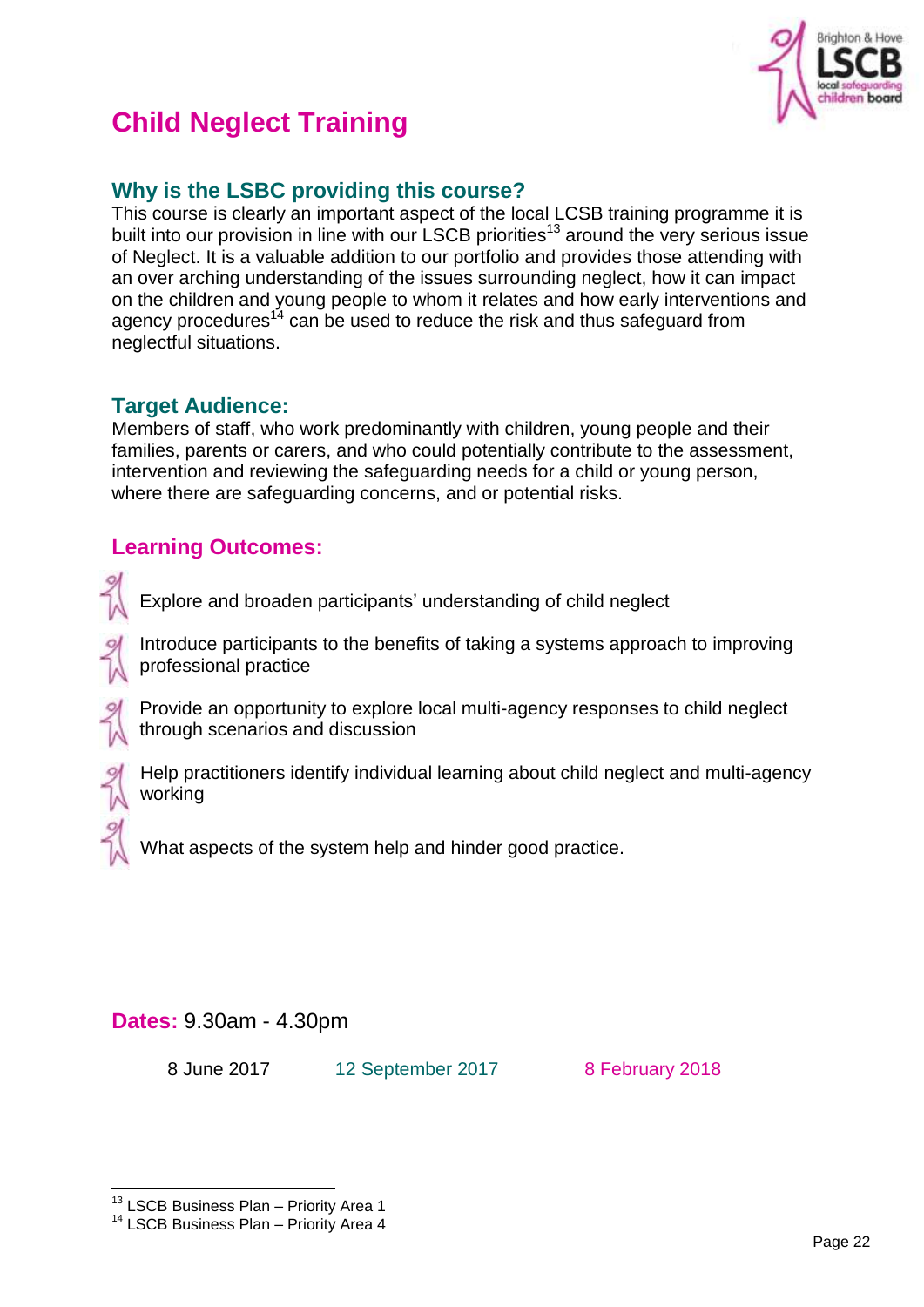

# **The Child's World: Reflections in Practice**

#### **Why is the LSBC providing this course?**

It is extremely important that the voice of the child or young person is heard, and this course is designed to enhance the skills that staff already have. This training will help those professionals who talk to children and young people during the course of an assessment or child protection investigation develop and enhance their communication skills, centred on the views of the child or young person. The session will involve a young care leaver discussing how different kinds of communication impacted on their interaction with safeguarding professionals

#### **Target Audience:**

Members of staff, who work predominantly with children, young people and their families, parents or carers, and who could potentially contribute to the assessment, intervention and reviewing the safeguarding needs for a child or young person, where there are safeguarding concerns, and or potential risks.

#### **Learning Outcomes:**

 understand of the importance of listening to children and young people, including the relevant legislative and policy context.

be able to consider the issues children and young people may need to communicate to professionals and the different styles they might use to do so



recognise the barriers to children and young people's communication, including why they sometimes do not tell about abuse.

be aware of and appreciate the impact of their own communication styles and responses upon children and young people.

have improved their skills to assist their communication with children & young people

**Dates:** 9.30am - 4.30pm

15 June 2017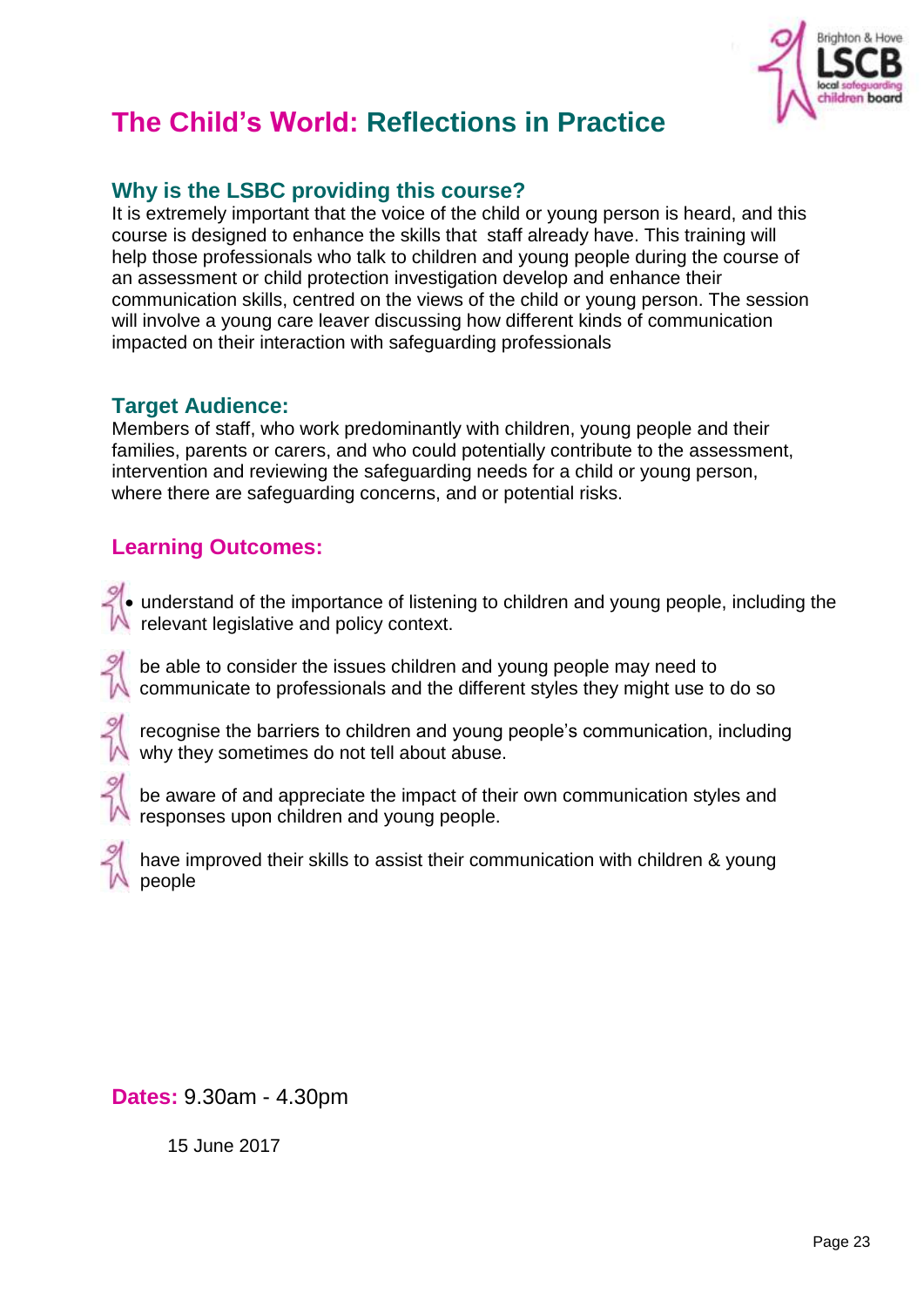

### **Safeguarding in a Digital Age: A Practical Guide to Keeping Children Safe Online**

#### **Why is the LSBC providing this course?**

This half day course will equip you with information and practical safeguarding guidance to help safeguard children and young people in the digital age. It will help you understand how they communicate on the internet and through apps, how offenders may exploit this and other risks, and what steps parents/carers can take to prevent online abuse and exploitation. Participants will also learn different sources of support from which they/children can seek information and advice. This course is run is association with Safety Net

#### **Target Audience:**

Anyone who works with children, young people, or families in Brighton & Hove, especially those who may supervise them whilst they using the internet. This training is highly recommended for those working in children's residential homes.

#### **Learning Outcomes:**

consider the different ways that children & young people interact online, and appreciate the positive aspects of this digital communication as well as being aware of the risks understand how offenders may use the internet to target or exploit children & young people

discuss the potential connection between ease of access to inappropriate material online and violent crime, including a rise in the number of young people committting serious sexual offences. Consider how we can challenge the normalisation of this behaviour online.



learn practical steps to protect children on the internet



explain security steps that can be used and their benefits and limitations, including parental settings, firewalls and privacy settings



identify other organisations to support children/parents around internet use



recognise how we can work together to support children & young people to have a positive online presence, build their resiliance to face the differenc challenges in a digital age, and stay safe both online and off.

#### **Dates:** 9.30am - 1.30pm

14 September 2017 20 February 2018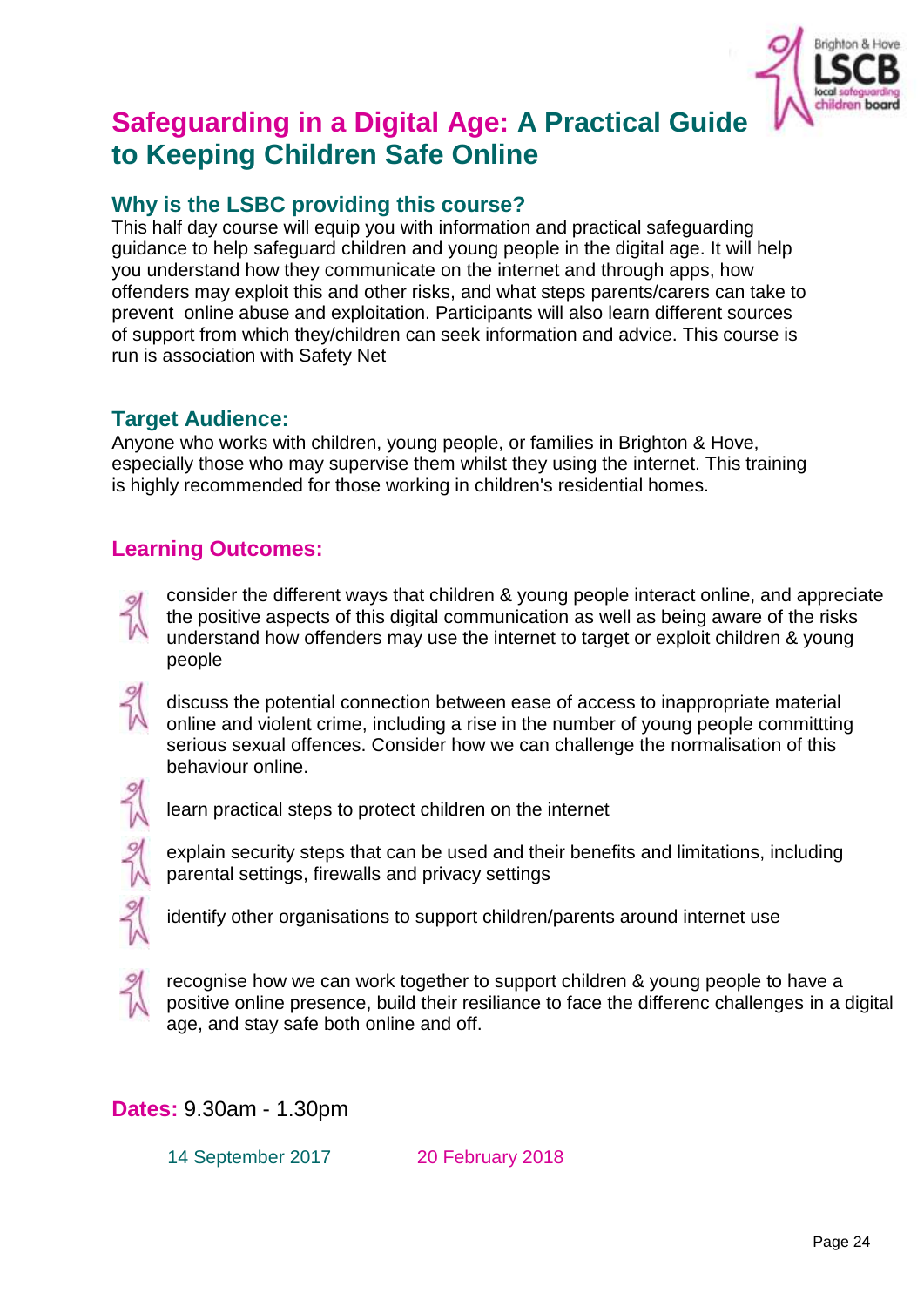

### <span id="page-24-0"></span>**[Serious Case Review Seminars](#page-24-0) & Briefings: Learning Implications for Practice**

#### **Why is the LSCB providing this course?**

Chapter 4 of Working Together to Safeguard Children (DE, 2010,13 & 15) <sup>15</sup> sets out the criteria for a Serious Case Review. A Serious Case Review should be carried out for every case where abuse or neglect is known or suspected and either a child dies; or a child is seriously harmed and there are concerns about how organisations or professionals worked together to safeguard the child. Other learning reviews can be carried out by the LSCB if the criteria is not met.

It is important if Brighton & Hove is to become a safer place for children to live for everyone to embrace the learning from reviews and take the necessary steps to help put right the issues identified. These briefing sessions have been developed to allow learning and key messages from reviews to be imparted across the partnership. Practitioners are afforded with an opportunity to consider findings about the effectiveness of local practice and cascade the relevant issues back into their own agencies.

Sessions form part of initiatives to develop a stronger learning culture within which serious case reviews are but one important source of knowledge for improving safeguarding practice. The Brighton & Hove LSCB wants to continuously improve services to safeguard and promote the welfare of children and young people. Read more about how this is done in the Brighton & Hove LSCB Learning & [Improvement](http://www.brightonandhovelscb.org.uk/wp-content/uploads/UPDATED-Learning-and-Improvement-Framework-BH-LSCB-FINAL-VERSION-MAY-2015-v1.pdf)  [Framework.](http://www.brightonandhovelscb.org.uk/wp-content/uploads/UPDATED-Learning-and-Improvement-Framework-BH-LSCB-FINAL-VERSION-MAY-2015-v1.pdf)

#### **Target Audience:**

Any member of staff, who comes into regular contact with children and families in Brighton & Hove.

#### **Learning Outcomes:**



To be informed of the learning outcomes from both local and national serious case reviews.

To consider how these outcomes may affect local/national practice



To be informed about what is being undertaken locally in response to the recommendations of the review



To reflect on how your own practice, or that of the agency you represent in light of the learning points raised by the review



To gain an insight on how you may action/inform your colleagues, to enhance current practice

#### **Dates:** TBC – as required

To be informed about these sign up to our newsletter [here](http://www.brightonandhovelscb.org.uk/register_updates.html) or email [LSCB@Brighton-](mailto:LSCB@Brighton-Hove.gov.uk)[Hove.gov.uk](mailto:LSCB@Brighton-Hove.gov.uk) or follow us [@LSCB\\_Brighton](https://twitter.com/LSCB_Brighton) on twitter

<sup>1</sup> <sup>15</sup> Working Together 2015, chapters 3,4,& 5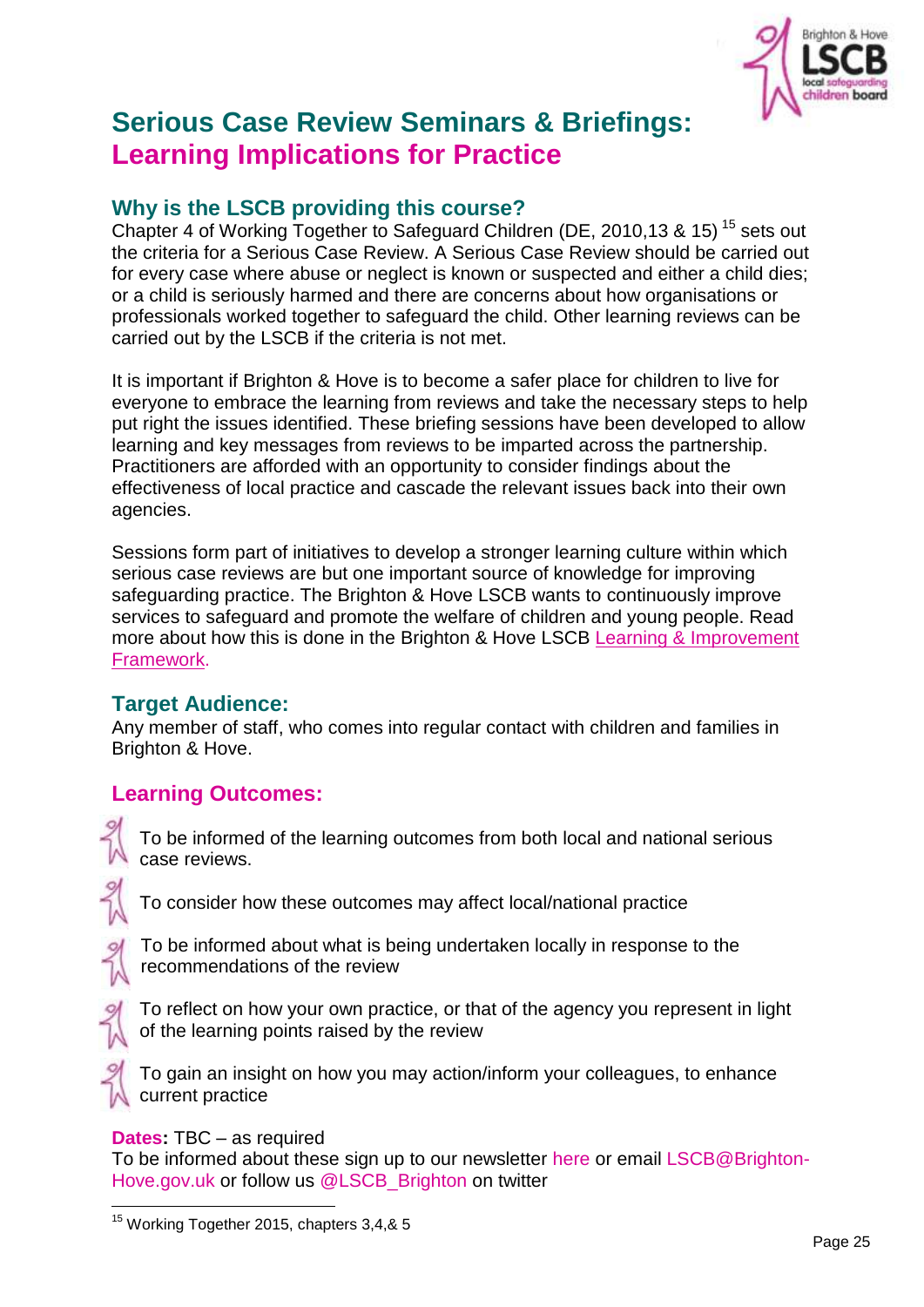### Safe in the city **Brighton & Hove Community Safety Partnership**

### <span id="page-25-0"></span>**Harmful Practices Workshops Honour Based Violence, Forced Marriage & Female Genital Mutilation**



(Commissioned by LSCB and presented by Safe in the City and LSCB)

#### **Why is the LSCB providing these courses?**

These serious issues fit clearly within the framework of safeguarding children and young people, and also fit within the priority areas of the LSCB<sup>16</sup> and also those of Children's Services, hence the cooperation in this particular delivery. All of these harmful behaviours have impact not only on the child or young person but also the families and communities in which they reside. The aim of these workshops will be to raise the awareness of practitioners, working within the safeguarding arena to the particular issues that any of these harmful practises may raise for the service users and for the workers themselves.

#### **Target Audience:**

Members of staff, who work predominantly with children, young people and their families, parents or carers, and who could potentially contribute to the assessment, intervention, interviewing and reviewing the safeguarding needs for a child or young person, where there are safeguarding concerns, and or potential risks.

#### **Learning Outcomes:**

 $28$ 

To reflect on the issues relating to Honour Based Violence

To gain an awareness of what is a "Forced Marriage"

To consider what Female Genital Mutilation means and the methods in which it occurs

Obtain an understanding of how these practices affect the children and young people, their families and the communities in which they live.

To be informed of the legal situation with regard to all of these harmful practices

To consider how these practices are dealt with under safeguarding procedures

**Dates:** TBC - (Information continues on page 24)

<sup>1</sup>  $16$  LSCB priorities - , areas 1,2,3 & 4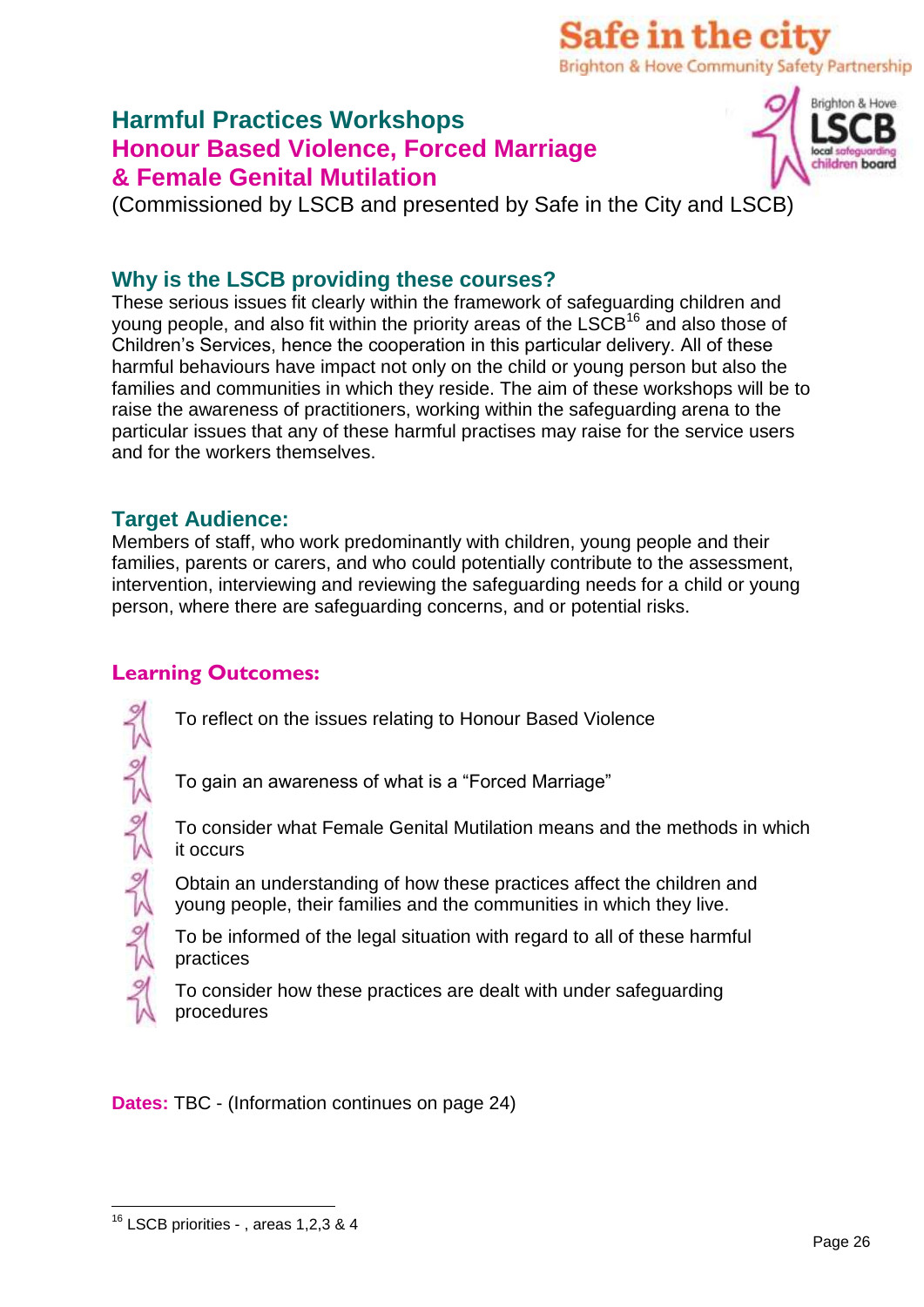### Safe in the city **Brighton & Hove Community Safety Partnership**

### **Introduction to Harmful Practices: Female Genital Mutilation, Forced Marriage and so-called 'Honour' Based Violence**



This workshop will explore the definitions and practices associated with female genital mutilation (FGM), forced marriage and 'so called' honour based violence, placing these within a wider context of Violence against Women and Girls (VAWG). The session will focus on communities these commonly take place within and the procedures if a disclosure of, or a risk is presented of a harmful practice taking place.

### **Harmful Practices: basic awareness working with victims of female genital mutilation**

This half day session will explore the definitions and practices associated with female genital mutilation (FGM), including the various forms and the cultural background to the practice. It will explore the physical and psychological impact FGM will have on a woman's wellbeing as a historic victim of FGM as well as the impact it will have on a young girl who has recently or soon to experience FGM.

### **Harmful Practices: Forced Marriage and so called 'honour' based violence**

This half day session will explore the definitions of forced marriage and so called 'honour' based violence, increase awareness of how to respond to cases of forced marriage and the key procedures that should be followed if risk is identified. Attendees will also explore recommendations and guidelines produced for practitioners by the Forced Marriage Unit (FMU) and how to implement them in their practice. The session will increase knowledge of Brighton & Hove's approach towards harmful practices, highlight local and national services and how to refer to these services appropriately.

#### **Learning Outcomes:**

This set of training workshops are being run in partnership with colleagues from the **Safe in the City** Community Safety Partnership. The full **learning outcomes** and **dates** can be seen on the [Brighton & Hove Learning Gateway](https://learning.brighton-hove.gov.uk/) or find out more at [www.safeinthecity.info](http://www.safeinthecity.info/)

The Home Office have a free online training package on dealing with female genital mutilation which can be accessed at [www.fgmelearning.co.uk](http://www.fgmelearning.co.uk/)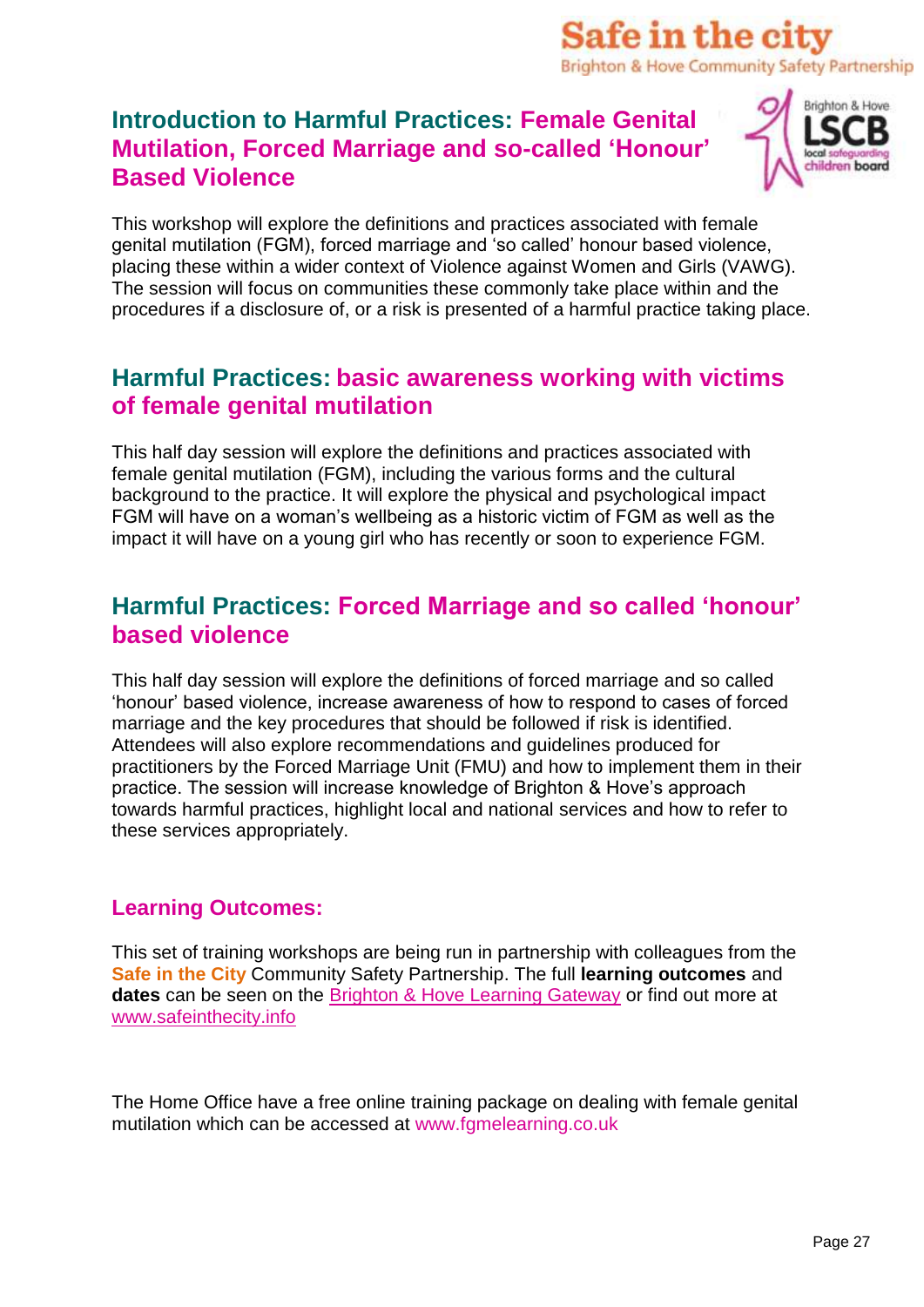

# **Safeguarding Children: "Practice Review" Workshops**

(Under Development - in partnership with East and West Sussex LSCB)

### **Why is the LSCB providing this course?**

This course is aimed at bringing all practitioners up to date with current learning outcomes from serious case reviews<sup>17</sup>, but also to allow an interactive exchange between agencies<sup>18</sup> as to issues of good and less positive safeguarding practice<sup>19</sup>. This update and practice review course will offer a themed focus on specific issues identified from; serious case reviews, multi-agency audit and changes in local safeguarding procedures. Themes include, record keeping, information sharing and interviewing children and young people.

#### **Target Audience:**

Members of staff, who work predominantly with children, young people and their families, parents or carers, and who could potentially contribute to the assessment, intervention, interviewing and reviewing the safeguarding needs for a child or young person, where there are safeguarding concerns, and or potential risks.

#### **Learning Outcomes:**

To gain an understanding of learning outcomes from recent local and national serious case reviews

To have the opportunity to discuss current safeguarding practice, and highlight both good and areas where there could be improvements

To consider the issues around information sharing between multi agency partners



To review the current practice around interviewing of both children and young people

#### **Dates:**

<u>.</u>

(Dates and Times to be confirmed)

<sup>&</sup>lt;sup>17</sup> LSCB Business Plan - Priority Area 4

<sup>18</sup> LSCB Business Plan – Priority Area's 1,2,3,& 4

<sup>&</sup>lt;sup>19</sup> Working Together 2015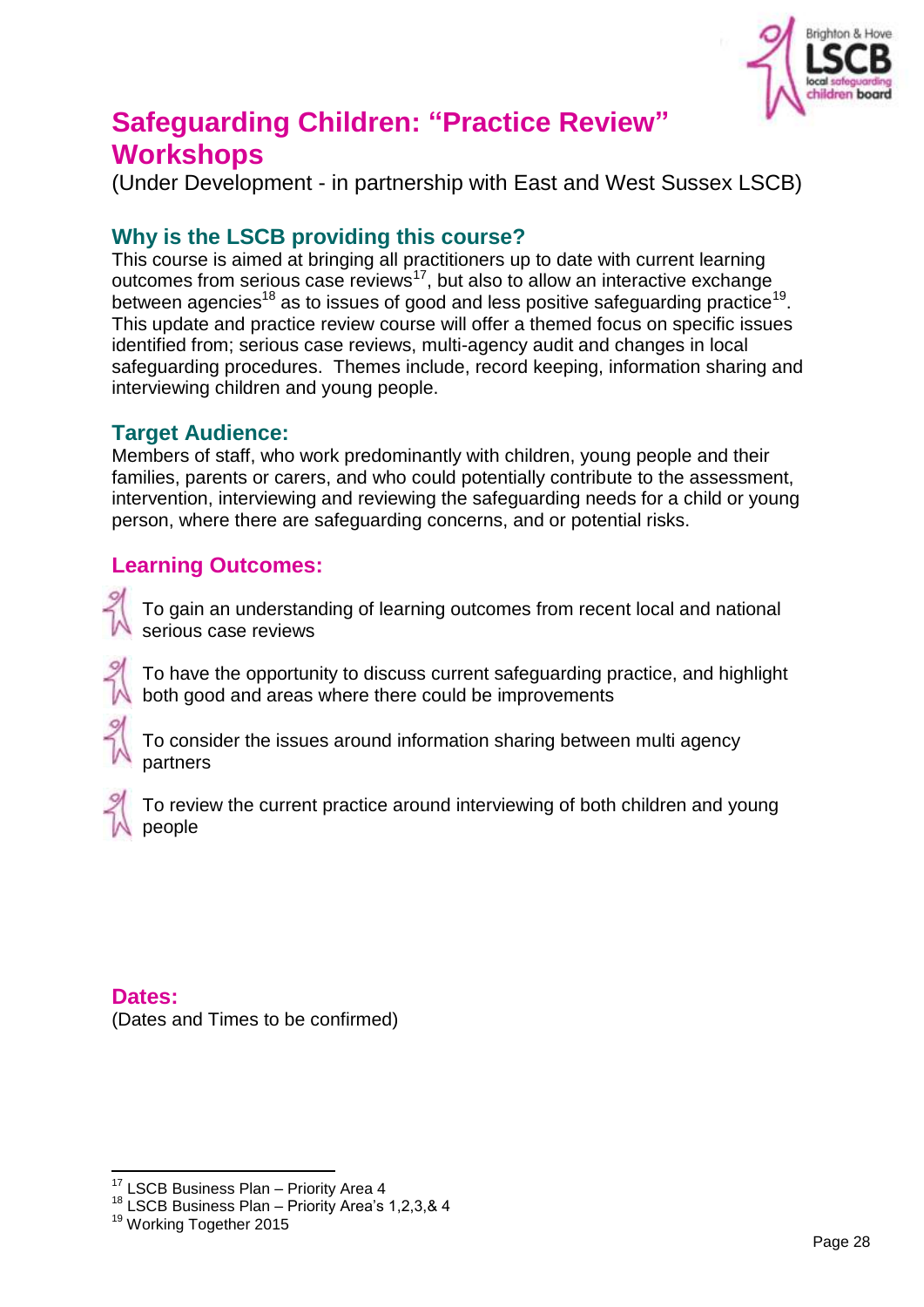# **Future Safeguarding Training Courses**

We are constantly reviewing our training programme to ensure that it meets the needs of those working with families in our city. If you would like to suggest any topics for us to consider please email our Learning & Development Officer, Dave **Hunt** 

We currently have working groups looking at the current provision or, and creating content for new training in the following areas:

- **Self-Harm & Safeguarding Adolescents**
- **Safeguarding Review & Inform Workshop/s**
- **"Everybody's Responsibility: LSCB Community Event".**
- **Safer Internet use, staff awareness ( in partnership with Safety-net)**
- **Communicating With Children and Young People**
- **Young People who display Sexually Harmful Behaviour**

If you have any feedback on this, or would like to get involved, please email [David.Hunt@brighton-hove.gov.uk](mailto:David.Hunt@brighton-hove.gov.uk)

# **Learning Together to Safeguard the City**

Each December the **Local Safeguarding Children Board come together** with the **Safeguarding Adults Board**, the and the **Safe in the City** Partnership Board to run a week of events called **Learning Together to Safeguard the City.** 

This week is a new way of talking about how we all work together to keep people safe and well, and last year took place between Monday 5 and Friday 9 December 2016. The week brings together work around Safeguarding Children, Safeguarding Vulnerable Adults, and the wider campaign around the 16 Days of Action against Domestic and Sexual Violence alongside other forms of Violence against Women and Girls, and consists of a number of training events, briefing sessions, workshops, conferences and debates. We are already planning events for December 2017 but you can read more about previous events at

[www.brightonandhovelscb.org.uk/learning](http://www.brightonandhovelscb.org.uk/learning-together-to-safeguard-the-city)[together-to-safeguard-the-city](http://www.brightonandhovelscb.org.uk/learning-together-to-safeguard-the-city)





Safe in the city

Brighton & Hove Community Safety Partnership

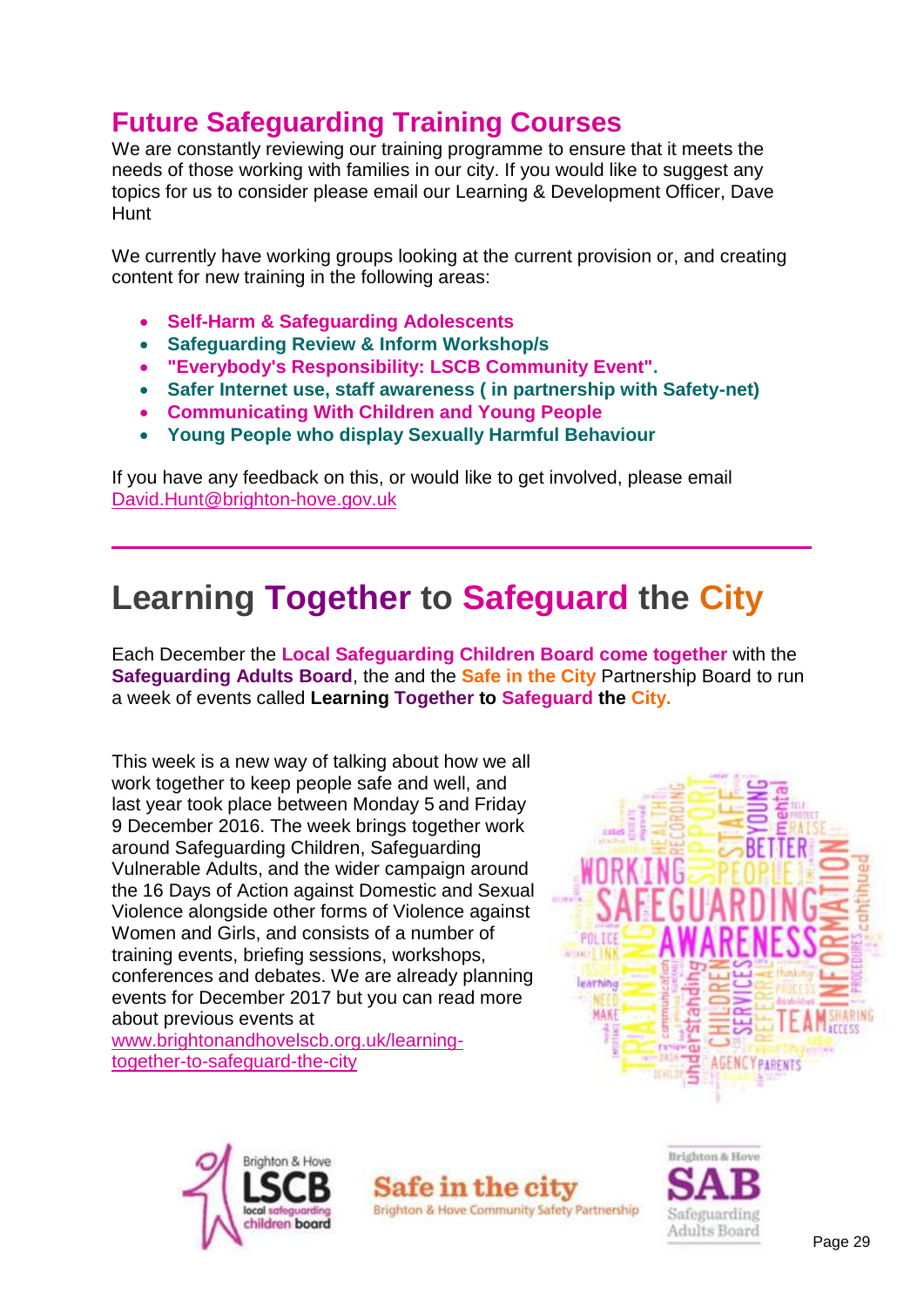# **Our trainers**

The LSCB has a pool of trainers who are professionals from Brighton & Hove who deliver our training programme, and we are always open to welcoming experienced practitioners from the voluntary sector, health, education, social care, police, probation etc who have a sound knowledge of safeguarding children issues to our training pool.

Knowing that in some small way, I have helped the children we work with to get a better service, is great

The LSCB Training Pool is constantly working to update and improve the training packages we deliver, which is why the evaluation forms are so important to us. These have recently been updated and will be added to the new Learning Management System called the Gateway, which should be going live in the very near future. The Training Pool also takes it commitment to delivering training to an accredited standard, and we have recently added to our numbers, by giving those new members the chance to complete an externally organised "Train the Trainers Course".

This not only provided them with a recognised qualification, but also shows that our training is quality assured and set at the appropriate standard.

# **Join us!**

If you are interested in joining our training pool in the future, it is a great opportunity for personal development. Participants must be able to commit to 3 days direct training per year plus attending training pool meetings.

To find out more, or to express interest, please contact [David.Hunt@Brighton-hove.gov.uk](mailto:David.Hunt@Brighton-hove.gov.uk) or call 01273 295993. It has been some of the most interesting and rewarding work that I have done, in child protection

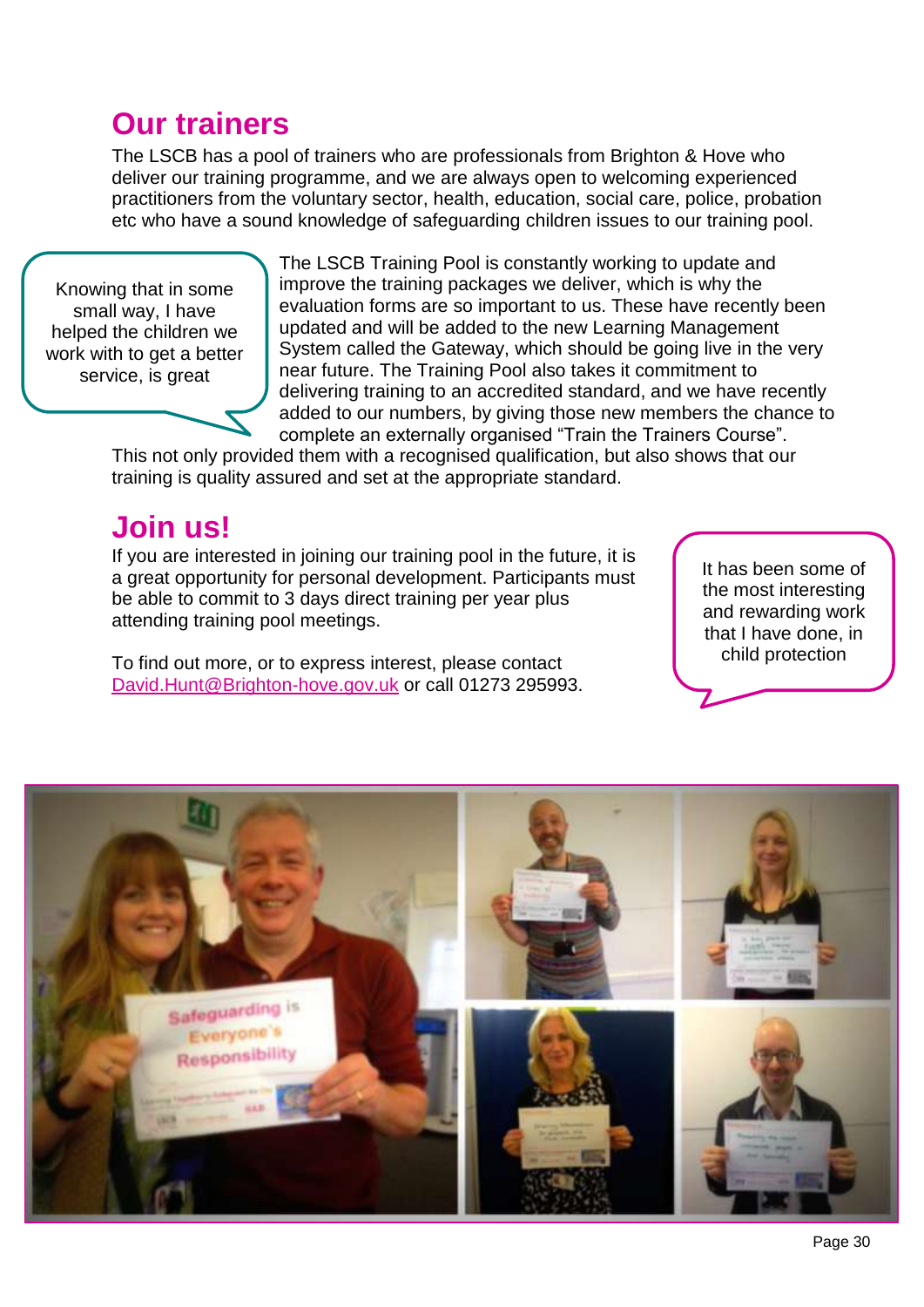### <span id="page-30-0"></span>**Other Safeguarding Training available for those working with Children & Families in Brighton & Hove**

Brighton & Hove City Council run a variety of training courses for their staff that are also open to people working in health organisations, school staff, foster carers and the community and voluntary sector. For more information, or to view their **Brighton & Hove** brochure please visit [www.brighton-hove.go.uk/cypworkforce](http://www.brighton-hove.go.uk/cypworkforce) **City Council** 

Brighton & Hove City Council also offer specialist training around Brighton & Hove Community Safety Partnership domestic and sexual violence and violence against women and girls through the Partnership Community Safety Team. A programme of training and events can be found on the Safe in the City website [www.safeinthecity.info](http://www.safeinthecity.info/)

Training for school staff and designated teachers can be found on BEEM, the Brighton & Hove Education & Enterprise Marketplace [www.beem.org.uk/TrainingAndEvents](http://www.beem.org.uk/TrainingAndEvents)

Safety Net offer training for community groups, as well as support in developing policies and procedures through their [Simple Quality Protects](http://www.safety-net.org.uk/community-groups/lets-protect-project/what-is-sqp/)  [Scheme.](http://www.safety-net.org.uk/community-groups/lets-protect-project/what-is-sqp/) They also provide training in Protective behaviours for schools and social workers, and provide online safety training for professionals and parents & carers. For more information please visit [www.safety-net.org.uk](http://www.safety-net.org.uk/) 

If you would like to know more about Child Sexual Exploitation then contact The WiSE Project to find out more about their training packages: [wise@sussexcentralymca.org.uk](mailto:wise@sussexcentralymca.org.uk)

We also recommend PACE (Parents against Child Sexual Exploitation) free online training Keep Them Safe. Although the course is aimed at parents, safeguarding professionals will also find this e-learning training course a valuable source of introductory information on what child sexual exploitation is, the impacts of this abuse on families and how to take action in reporting or stopping sexual exploitation. [www.paceuk.info/the-problem/keep-them-safe](http://www.paceuk.info/the-problem/keep-them-safe/)

For further information on sexual violence and local support services for victims contact Survivors Network [www.survivorsnetwork.org.uk/content/training](http://survivorsnetwork.org.uk/content/training) or Mankind [www.mankindcounselling.org.uk/training](http://www.mankindcounselling.org.uk/training)

For more information on Domestic Violence contact RISE: [www.riseuk.org.uk](http://www.riseuk.org.uk/)











Safe in the city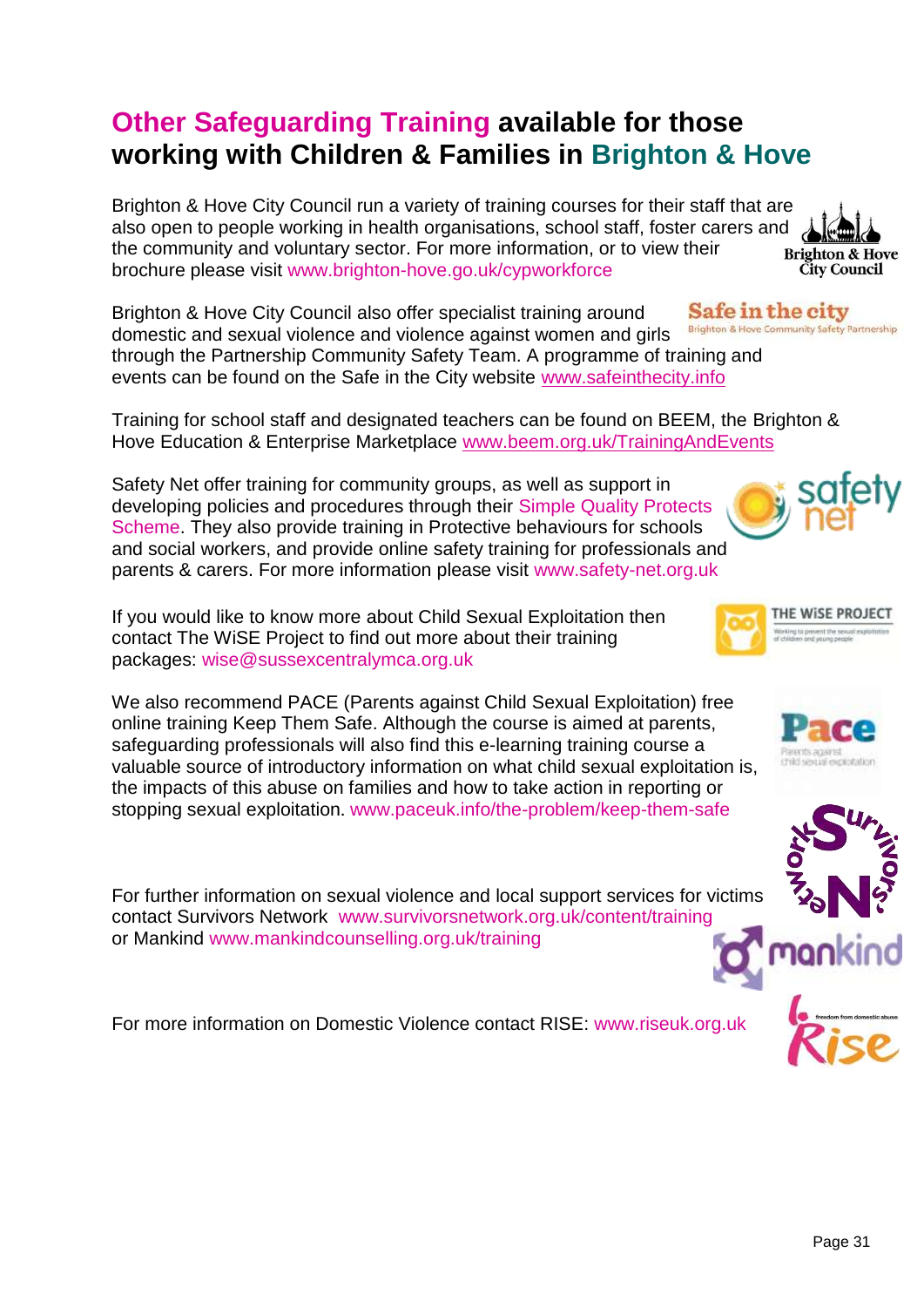**April 2017**

**May 2017**

Thu 18 May, 11am-2pm [MAPPA Workshop](http://www.brightonandhovelscb.org.uk/event/multi-agency-public-protection-arrangements-mappa-workshop-2/)

#### **June 2017**

Wed 7 June, All day [Child Neglect Training](http://www.brightonandhovelscb.org.uk/event/child-neglect-training/)

#### **July 2017**

#### **September 2017**

Tue 12 September, All day [Child Neglect Training](http://www.brightonandhovelscb.org.uk/event/child-neglect-training/)  Thu 14 September, 9.30-1.30pm Safeguarding in a Digital Age

#### **October 2017**

Wed II October, II-2pm [MAPPA Workshop](http://www.brightonandhovelscb.org.uk/event/multi-agency-public-protection-arrangements-mappa-workshop-2/)

#### **November 2017**

Wed 5 April, 1pm-3pm [Learning from Case Reviews: Neglect](http://brightonandhovelscb.org.uk/event/learning-from-case-reviews-neglect/) Thu 6 April, 10am-12noon [Learning from Case Reviews: Neglect](http://brightonandhovelscb.org.uk/event/learning-from-case-reviews-neglect/)

Thu 4 May, All day [Enabling & Supporting Compliance: Working with Disguised](http://www.brightonandhovelscb.org.uk/event/disguised-compliance/)  **Compliance** Tue 9 May, All day **Developing a Core Understanding**\* Tue 16 May, All day [Domestic Violence & Abuse: The Impact on Children & Young People](http://www.brightonandhovelscb.org.uk/event/domestic-violence-abuse-the-impact-on-children-young-people/) Wed 17 May, All day **[Assessment, Referral & Investigation\\*](http://www.brightonandhovelscb.org.uk/event/assessment-referral-investigation/)** Wed 24 May, All day **Child Protection Conferences & Core Groups**\*

Tue 6 June, All day [Dealing with Child Sexual Abuse](http://brightonandhovelscb.org.uk/event/dealing-with-child-sexual-abuse-2/) Tue 13 June, 9.30am-12.30pm [Children & Young People Who Display Harmful Sexual Behaviours](http://brightonandhovelscb.org.uk/event/children-young-people-who-display-harmful-sexual-behaviours-2/)  Wed 14 June, All day [Mental Health & Children's Services Working](http://www.brightonandhovelscb.org.uk/event/mental-health-childrens-services-working-together-with-families/) Together with Families Thu 15 June, All day [The Child's World: Reflections in Practice](http://brightonandhovelscb.org.uk/event/the-childs-world-reflections-in-practice-communicating-with-children-young-people/)  Tue 20 June, All day [Developing a Core Understanding\\*](http://www.brightonandhovelscb.org.uk/event/developing-a-core-understanding-3/) Tue 27 June, All day [Working with Parents with a Learning Disability](http://brightonandhovelscb.org.uk/event/working-with-parents-with-a-learning-disability/) Wed 28 June, All day **Assessment, Referral & Investigation**\* Thu 29 June, All Day **Preventing & Disrupting the Sexual Exploitation of Children & Young** [People](http://www.brightonandhovelscb.org.uk/event/preventing-disrupting-the-sexual-exploitation-of-children-young-people/) 

Tue 4 July, All day [The Impact of Parental Substance Misuse](http://brightonandhovelscb.org.uk/event/substance-misuse-parenting-capacity/) Wed 5 July, All day **[Domestic Violence & Abuse: The Impact on Children & Young People](http://www.brightonandhovelscb.org.uk/event/domestic-violence-abuse-the-impact-on-children-young-people/)** Thu 6 July, All day [Child Protection Conferences & Core Groups\\*](http://www.brightonandhovelscb.org.uk/event/child-protection-conferences-core-groups/) Tue 11 July, All day [Child Sexual Exploitation Working with Young People at Risk](http://www.brightonandhovelscb.org.uk/event/child-sexual-exploitation-working-with-young-people-at-risk/) 

Tue 5 September, All day [Developing a Core Understanding\\*](http://www.brightonandhovelscb.org.uk/event/developing-a-core-understanding-3/) Wed 13 September, All Day [Assessment, Referral & Investigation\\*](http://www.brightonandhovelscb.org.uk/event/assessment-referral-investigation/) Thu 14 September, All day Safeguarding Children with Disabilities Wed 27 September, All Day [Child Protection Conferences & Core Groups\\*](http://www.brightonandhovelscb.org.uk/event/child-protection-conferences-core-groups/)

Wed I November, All day **[Dealing with Child Sexual Abuse](http://brightonandhovelscb.org.uk/event/dealing-with-child-sexual-abuse-2/)** Thu 2 November, All day [Developing a Core Understanding\\*](http://www.brightonandhovelscb.org.uk/event/developing-a-core-understanding-3/) Thu 9 November, All day **Enabling & Supporting Compliance: Working with Disguised Compliance** Tue 14 November, All day **[Assessment, Referral & Investigation\\*](http://www.brightonandhovelscb.org.uk/event/assessment-referral-investigation/)** Thu 16 November, All day [Domestic Violence & Abuse: The Impact on Children & Young People](http://www.brightonandhovelscb.org.uk/event/domestic-violence-abuse-the-impact-on-children-young-people/) Tue 21 November, All day [Child Protection Conferences & Core Groups\\*](http://www.brightonandhovelscb.org.uk/event/child-protection-conferences-core-groups/) Wed 29 November, All day [Mental Health & Children's Services Working Together with Families](http://www.brightonandhovelscb.org.uk/event/mental-health-childrens-services-working-together-with-families/)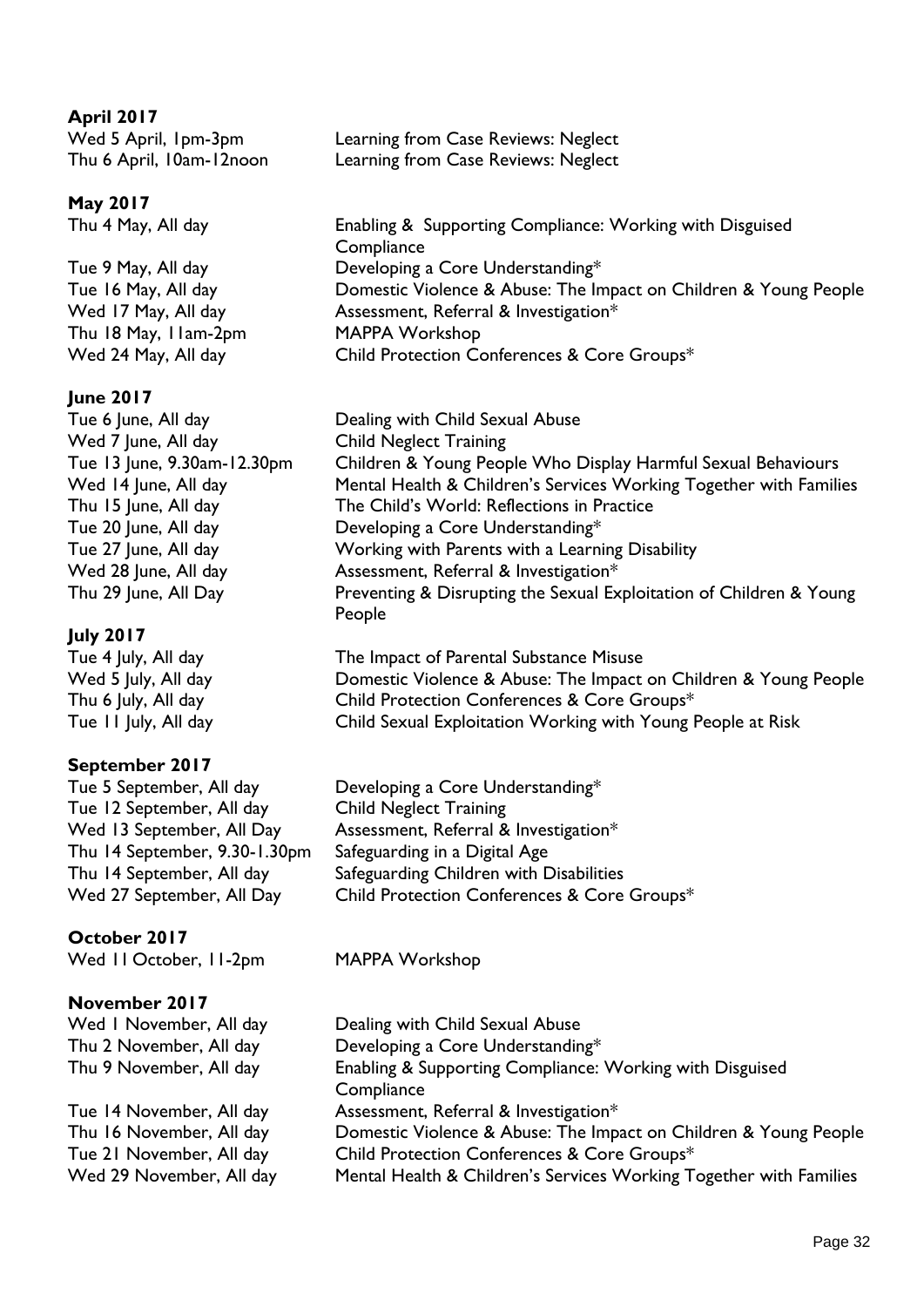| January 2018                 |                                                                               |
|------------------------------|-------------------------------------------------------------------------------|
| Wed 10 January, All day      | Developing a Core Understanding*                                              |
| Thu II January, All day      | Working with Parents with a Learning Disability                               |
| Wed 17 January, All Day      | Preventing & Disrupting the Sexual Exploitation of Children & Young<br>People |
| Thu 18 January, All day      | Assessment, Referral & Investigation*                                         |
| Wed 24 January, All day      | The Impact of Parental Substance Misuse                                       |
| Wed 31 January, All day      | Child Protection Conferences & Core Groups*                                   |
| February 2018                |                                                                               |
| Tue 6 February, All day      | Child Sexual Exploitation Working with Young People at Risk                   |
| Thu 8 February, All day      | <b>Child Neglect Training</b>                                                 |
| Tue 20 February, 9.30-1.30pm | Safeguarding in a Digital Age                                                 |
| Wed 21 February, All day     | "Hidden" Children & Young People - Working with Invisible Families            |
| Wed 28 February, All day     | Domestic Violence & Abuse: The Impact on Children & Young People              |
| <b>March 2017</b>            |                                                                               |
|                              |                                                                               |

Tue 6 March, All day [Developing a Core Understanding\\*](http://www.brightonandhovelscb.org.uk/event/developing-a-core-understanding-3/) Wed 14 March, All day **[Assessment, Referral & Investigation\\*](http://www.brightonandhovelscb.org.uk/event/assessment-referral-investigation/)** Tue 20 March, All Day Safeguarding Children with Disabilities Thu 22 March, All day [Child Protection Conferences & Core Groups\\*](http://www.brightonandhovelscb.org.uk/event/child-protection-conferences-core-groups/)

\* Our 3 Day **Core Courses: Working Together in Child Protection** should be undertaken by anyone working in the safeguarding arena, and should be completed in order: Developing a Core

Understanding, Assessment Referral & Investigation, Child Protection Conferences & Core Groups.